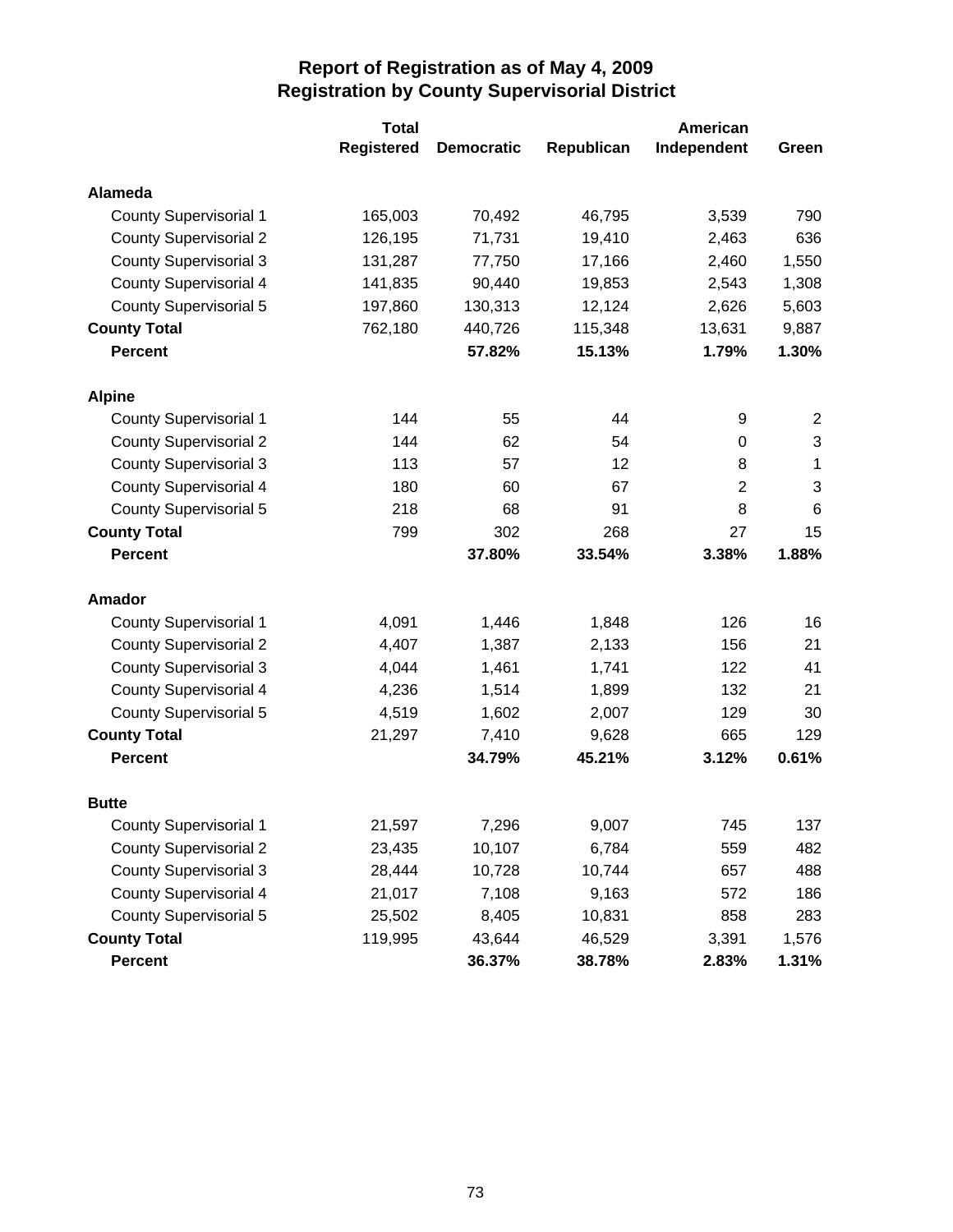|                               |             | Peace and      |       | <b>Decline to</b> |  |
|-------------------------------|-------------|----------------|-------|-------------------|--|
|                               | Libertarian | <b>Freedom</b> | Other | <b>State</b>      |  |
| Alameda                       |             |                |       |                   |  |
| <b>County Supervisorial 1</b> | 677         | 255            | 1,303 | 41,152            |  |
| <b>County Supervisorial 2</b> | 420         | 399            | 938   | 30,198            |  |
| <b>County Supervisorial 3</b> | 525         | 541            | 986   | 30,309            |  |
| <b>County Supervisorial 4</b> | 510         | 505            | 1,094 | 25,582            |  |
| <b>County Supervisorial 5</b> | 768         | 887            | 1,435 | 44,104            |  |
| <b>County Total</b>           | 2,900       | 2,587          | 5,756 | 171,345           |  |
| <b>Percent</b>                | 0.38%       | 0.34%          | 0.76% | 22.48%            |  |
| <b>Alpine</b>                 |             |                |       |                   |  |
| <b>County Supervisorial 1</b> | 0           | 0              | 1     | 33                |  |
| <b>County Supervisorial 2</b> | 1           | 0              | 0     | 24                |  |
| <b>County Supervisorial 3</b> | 0           | 1              | 0     | 34                |  |
| <b>County Supervisorial 4</b> | 3           | 0              | 0     | 45                |  |
| <b>County Supervisorial 5</b> | 0           | 0              | 0     | 45                |  |
| <b>County Total</b>           | 4           | 1              | 1     | 181               |  |
| <b>Percent</b>                | 0.50%       | 0.13%          | 0.13% | 22.65%            |  |
| Amador                        |             |                |       |                   |  |
| <b>County Supervisorial 1</b> | 29          | 8              | 6     | 612               |  |
| <b>County Supervisorial 2</b> | 30          | 5              | 14    | 661               |  |
| <b>County Supervisorial 3</b> | 29          | 5              | 9     | 636               |  |
| <b>County Supervisorial 4</b> | 18          | 5              | 5     | 642               |  |
| <b>County Supervisorial 5</b> | 29          | 4              | 13    | 705               |  |
| <b>County Total</b>           | 135         | 27             | 47    | 3,256             |  |
| <b>Percent</b>                | 0.63%       | 0.13%          | 0.22% | 15.29%            |  |
| <b>Butte</b>                  |             |                |       |                   |  |
| <b>County Supervisorial 1</b> | 128         | 83             | 235   | 3,966             |  |
| <b>County Supervisorial 2</b> | 187         | 89             | 288   | 4,939             |  |
| <b>County Supervisorial 3</b> | 195         | 68             | 266   | 5,298             |  |
| <b>County Supervisorial 4</b> | 119         | 55             | 190   | 3,624             |  |
| <b>County Supervisorial 5</b> | 175         | 110            | 319   | 4,521             |  |
| <b>County Total</b>           | 804         | 405            | 1,298 | 22,348            |  |
| <b>Percent</b>                | 0.67%       | 0.34%          | 1.08% | 18.62%            |  |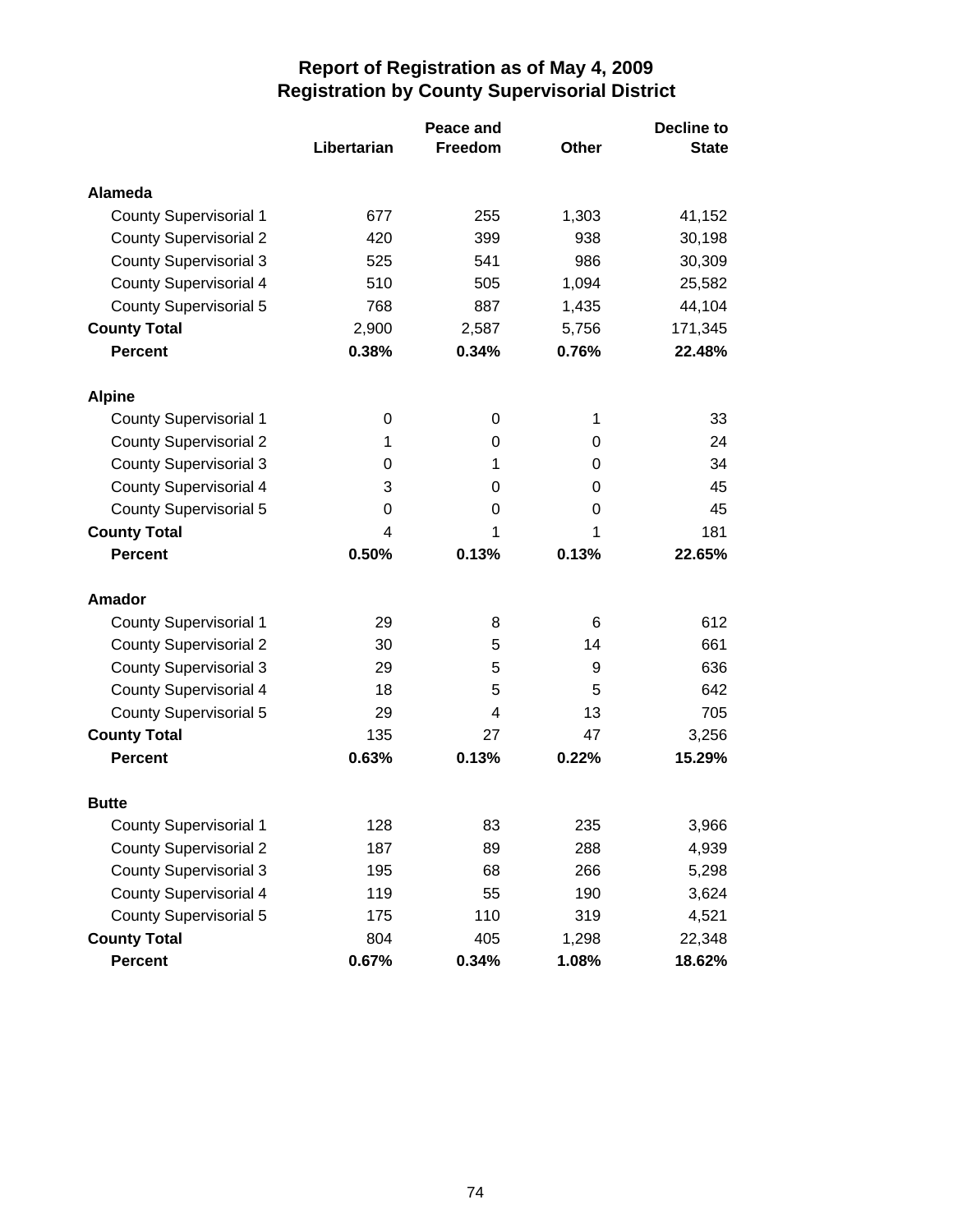|                               | <b>Total</b>      |                   |            | American    |       |
|-------------------------------|-------------------|-------------------|------------|-------------|-------|
|                               | <b>Registered</b> | <b>Democratic</b> | Republican | Independent | Green |
| <b>Calaveras</b>              |                   |                   |            |             |       |
| <b>County Supervisorial 1</b> | 5,957             | 1,896             | 2,782      | 204         | 30    |
| <b>County Supervisorial 2</b> | 5,124             | 1,949             | 1,909      | 175         | 107   |
| <b>County Supervisorial 3</b> | 4,435             | 1,598             | 1,910      | 138         | 68    |
| <b>County Supervisorial 4</b> | 5,816             | 1,961             | 2,482      | 198         | 57    |
| County Supervisorial 5        | 6,618             | 2,070             | 2,989      | 274         | 24    |
| <b>County Total</b>           | 27,950            | 9,474             | 12,072     | 989         | 286   |
| <b>Percent</b>                |                   | 33.90%            | 43.19%     | 3.54%       | 1.02% |
| Colusa                        |                   |                   |            |             |       |
| <b>County Supervisorial 1</b> | 1,599             | 592               | 692        | 23          | 4     |
| <b>County Supervisorial 2</b> | 1,752             | 644               | 812        | 26          | 3     |
| <b>County Supervisorial 3</b> | 1,375             | 515               | 574        | 22          | 3     |
| County Supervisorial 4        | 1,568             | 553               | 735        | 28          | 6     |
| <b>County Supervisorial 5</b> | 1,595             | 535               | 793        | 31          | 3     |
| <b>County Total</b>           | 7,889             | 2,839             | 3,606      | 130         | 19    |
| <b>Percent</b>                |                   | 35.99%            | 45.71%     | 1.65%       | 0.24% |
| <b>Contra Costa</b>           |                   |                   |            |             |       |
| <b>County Supervisorial 1</b> | 80,699            | 54,824            | 7,535      | 1,290       | 1,071 |
| <b>County Supervisorial 2</b> | 116,176           | 57,994            | 31,441     | 2,312       | 815   |
| <b>County Supervisorial 3</b> | 141,642           | 54,200            | 54,105     | 2,969       | 536   |
| <b>County Supervisorial 4</b> | 96,128            | 45,907            | 26,667     | 2,359       | 706   |
| <b>County Supervisorial 5</b> | 89,584            | 51,029            | 17,792     | 2,282       | 311   |
| <b>County Total</b>           | 524,229           | 263,954           | 137,540    | 11,212      | 3,439 |
| <b>Percent</b>                |                   | 50.35%            | 26.24%     | 2.14%       | 0.66% |
| <b>Del Norte</b>              |                   |                   |            |             |       |
| <b>County Supervisorial 1</b> | 1,946             | 777               | 624        | 74          | 18    |
| <b>County Supervisorial 2</b> | 2,175             | 844               | 709        | 86          | 18    |
| <b>County Supervisorial 3</b> | 2,908             | 1,082             | 1,160      | 89          | 21    |
| <b>County Supervisorial 4</b> | 2,919             | 963               | 1,310      | 90          | 11    |
| <b>County Supervisorial 5</b> | 2,757             | 1,100             | 993        | 95          | 29    |
| <b>County Total</b>           | 12,705            | 4,766             | 4,796      | 434         | 97    |
| <b>Percent</b>                |                   | 37.51%            | 37.75%     | 3.42%       | 0.76% |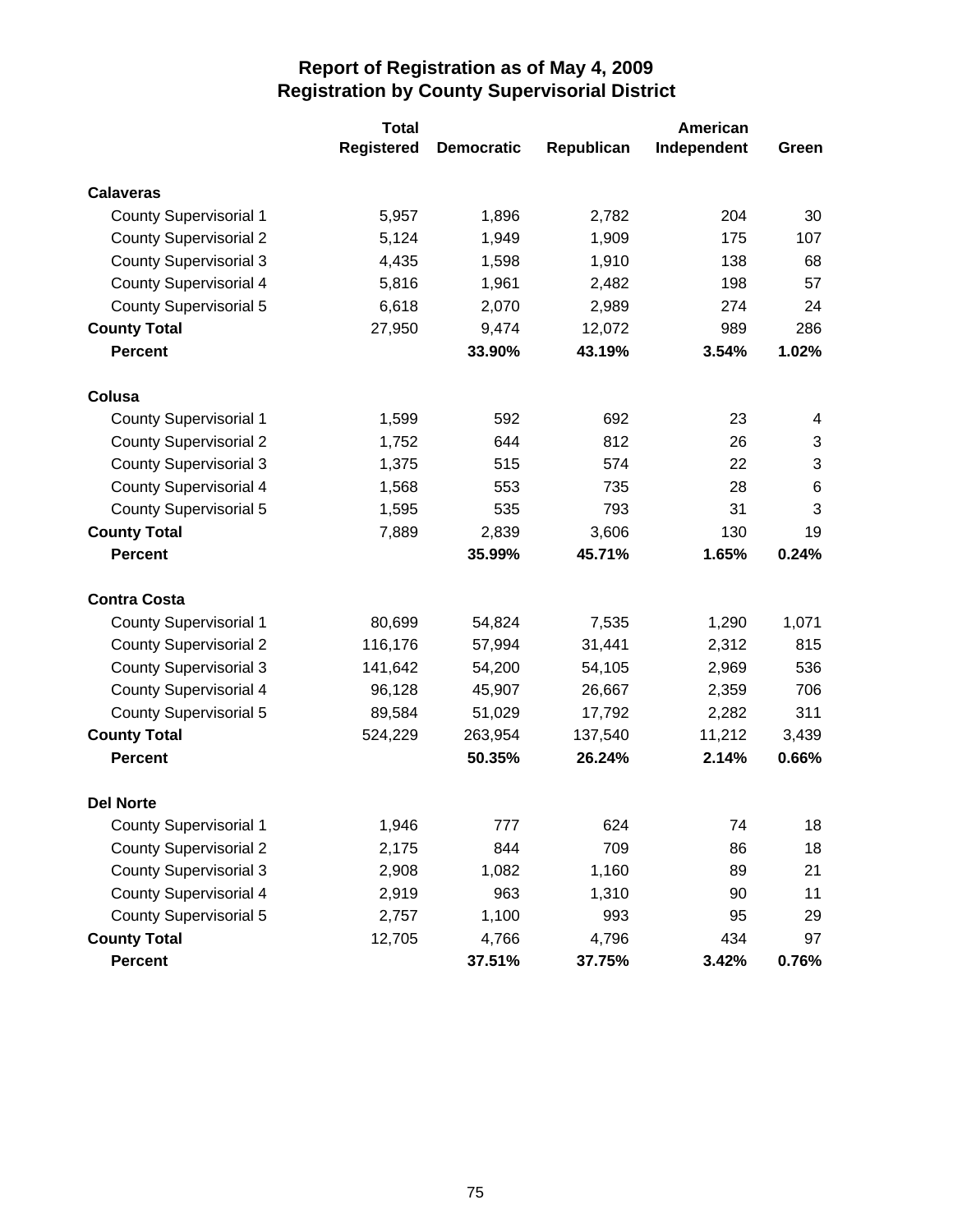|                               | Peace and      |                |              | <b>Decline to</b> |
|-------------------------------|----------------|----------------|--------------|-------------------|
|                               | Libertarian    | Freedom        | <b>Other</b> | <b>State</b>      |
| <b>Calaveras</b>              |                |                |              |                   |
| <b>County Supervisorial 1</b> | 50             | 16             | 19           | 960               |
| <b>County Supervisorial 2</b> | 63             | 13             | 26           | 882               |
| <b>County Supervisorial 3</b> | 36             | 10             | 19           | 656               |
| <b>County Supervisorial 4</b> | 110            | 13             | 24           | 971               |
| <b>County Supervisorial 5</b> | 52             | 6              | 31           | 1,172             |
| <b>County Total</b>           | 311            | 58             | 119          | 4,641             |
| <b>Percent</b>                | 1.11%          | 0.21%          | 0.43%        | 16.60%            |
| Colusa                        |                |                |              |                   |
| <b>County Supervisorial 1</b> | 5              | 1              | 1            | 281               |
| <b>County Supervisorial 2</b> | 1              | 6              | 0            | 260               |
| <b>County Supervisorial 3</b> | 5              | 4              | 0            | 252               |
| County Supervisorial 4        | $\overline{2}$ | 2              | 2            | 240               |
| <b>County Supervisorial 5</b> | 10             | $\overline{7}$ | 0            | 216               |
| <b>County Total</b>           | 23             | 20             | 3            | 1,249             |
| <b>Percent</b>                | 0.29%          | 0.25%          | 0.04%        | 15.83%            |
| <b>Contra Costa</b>           |                |                |              |                   |
| <b>County Supervisorial 1</b> | 274            | 309            | 443          | 14,953            |
| <b>County Supervisorial 2</b> | 506            | 189            | 800          | 22,119            |
| <b>County Supervisorial 3</b> | 555            | 123            | 729          | 28,425            |
| County Supervisorial 4        | 467            | 214            | 634          | 19,174            |
| County Supervisorial 5        | 323            | 279            | 410          | 17,158            |
| <b>County Total</b>           | 2,125          | 1,114          | 3,016        | 101,829           |
| <b>Percent</b>                | 0.41%          | 0.21%          | 0.58%        | 19.42%            |
| <b>Del Norte</b>              |                |                |              |                   |
| <b>County Supervisorial 1</b> | 13             | 8              | 25           | 407               |
| <b>County Supervisorial 2</b> | 11             | 11             | 24           | 472               |
| <b>County Supervisorial 3</b> | 15             | 6              | 20           | 515               |
| <b>County Supervisorial 4</b> | 12             | 9              | 24           | 500               |
| <b>County Supervisorial 5</b> | 19             | $\overline{7}$ | 28           | 486               |
| <b>County Total</b>           | 70             | 41             | 121          | 2,380             |
| Percent                       | 0.55%          | 0.32%          | 0.95%        | 18.73%            |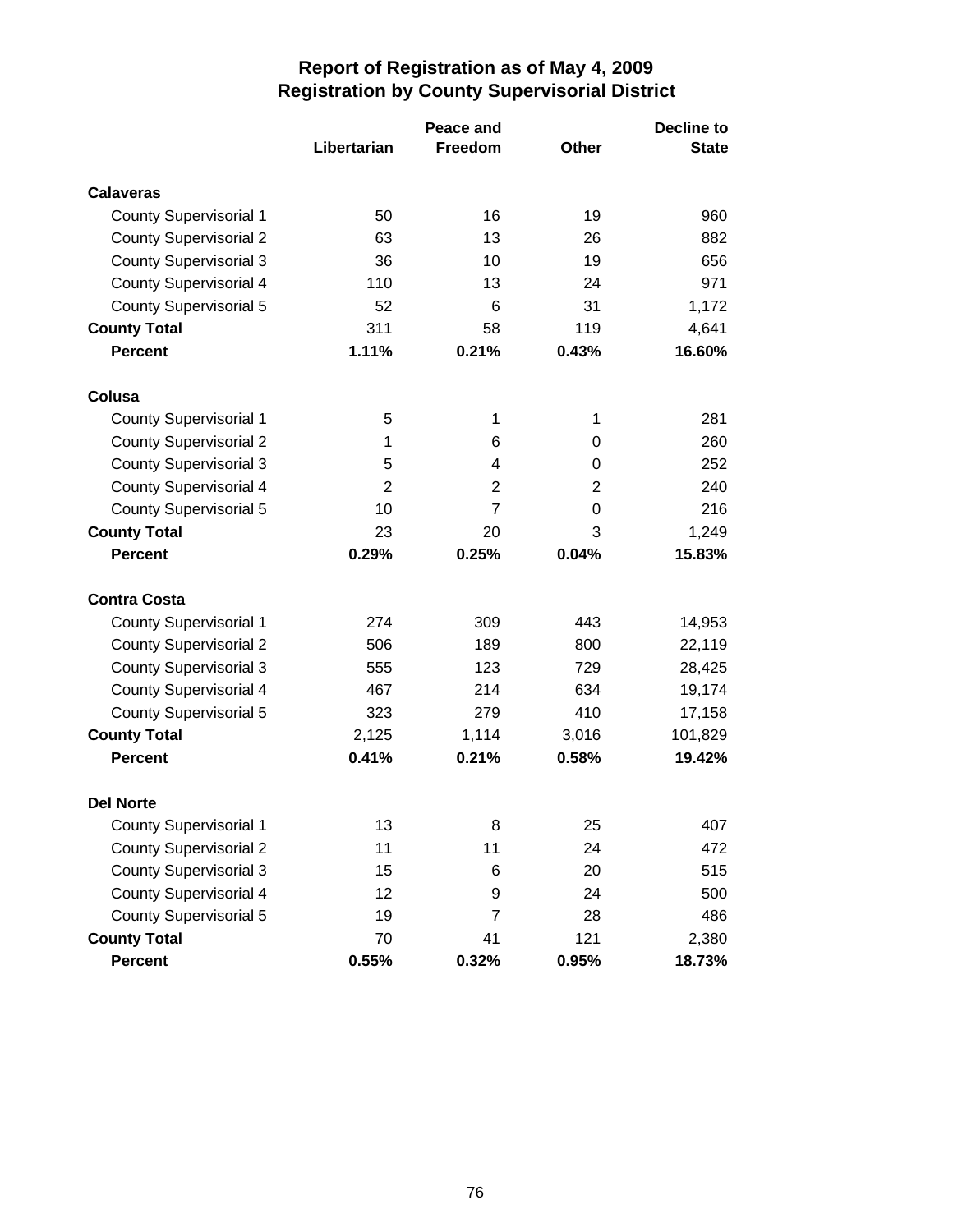|                               | <b>Total</b>      |                   |            | American    |       |
|-------------------------------|-------------------|-------------------|------------|-------------|-------|
|                               | <b>Registered</b> | <b>Democratic</b> | Republican | Independent | Green |
| <b>El Dorado</b>              |                   |                   |            |             |       |
| <b>County Supervisorial 1</b> | 23,272            | 6,353             | 11,982     | 568         | 86    |
| <b>County Supervisorial 2</b> | 27,200            | 8,055             | 12,910     | 807         | 169   |
| <b>County Supervisorial 3</b> | 19,075            | 6,395             | 8,279      | 595         | 189   |
| <b>County Supervisorial 4</b> | 23,240            | 6,678             | 11,498     | 660         | 167   |
| County Supervisorial 5        | 15,380            | 6,117             | 3,899      | 558         | 274   |
| <b>County Total</b>           | 108,167           | 33,598            | 48,568     | 3,188       | 885   |
| <b>Percent</b>                |                   | 31.06%            | 44.90%     | 2.95%       | 0.82% |
| <b>Fresno</b>                 |                   |                   |            |             |       |
| <b>County Supervisorial 1</b> | 68,099            | 32,728            | 23,321     | 1,427       | 222   |
| <b>County Supervisorial 2</b> | 97,281            | 33,596            | 47,041     | 1,956       | 508   |
| <b>County Supervisorial 3</b> | 53,129            | 27,191            | 16,347     | 1,053       | 310   |
| <b>County Supervisorial 4</b> | 59,462            | 25,593            | 24,077     | 1,139       | 139   |
| County Supervisorial 5        | 102,207           | 33,782            | 50,140     | 2,408       | 372   |
| <b>County Total</b>           | 380,178           | 152,890           | 160,926    | 7,983       | 1,551 |
| <b>Percent</b>                |                   | 40.22%            | 42.33%     | 2.10%       | 0.41% |
| Glenn                         |                   |                   |            |             |       |
| <b>County Supervisorial 1</b> | 2,713             | 847               | 1,228      | 98          | 11    |
| <b>County Supervisorial 2</b> | 2,422             | 787               | 1,082      | 77          | 11    |
| <b>County Supervisorial 3</b> | 2,815             | 808               | 1,474      | 102         | 8     |
| <b>County Supervisorial 4</b> | 2,257             | 770               | 964        | 83          | 5     |
| <b>County Supervisorial 5</b> | 2,106             | 788               | 895        | 60          | 9     |
| <b>County Total</b>           | 12,313            | 4,000             | 5,643      | 420         | 44    |
| <b>Percent</b>                |                   | 32.49%            | 45.83%     | 3.41%       | 0.36% |
| <b>Humboldt</b>               |                   |                   |            |             |       |
| <b>County Supervisorial 1</b> | 15,339            | 6,062             | 5,610      | 402         | 328   |
| <b>County Supervisorial 2</b> | 16,360            | 6,534             | 5,268      | 558         | 513   |
| <b>County Supervisorial 3</b> | 17,109            | 8,055             | 2,868      | 394         | 1,124 |
| <b>County Supervisorial 4</b> | 13,038            | 5,831             | 3,356      | 376         | 466   |
| <b>County Supervisorial 5</b> | 16,713            | 7,528             | 4,308      | 519         | 648   |
| <b>County Total</b>           | 78,559            | 34,010            | 21,410     | 2,249       | 3,079 |
| Percent                       |                   | 43.29%            | 27.25%     | 2.86%       | 3.92% |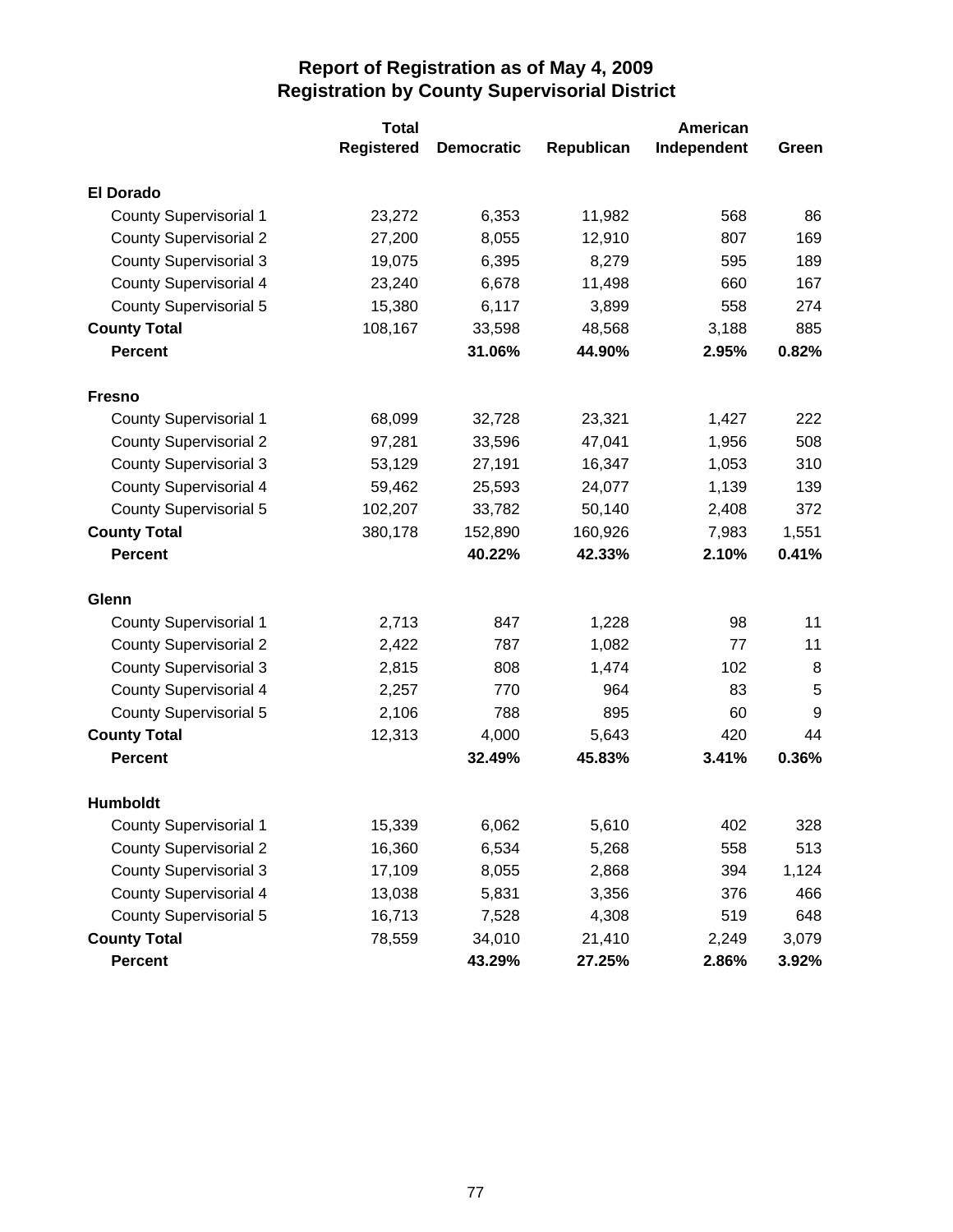|                               | Peace and   |         |                | <b>Decline to</b> |
|-------------------------------|-------------|---------|----------------|-------------------|
|                               | Libertarian | Freedom | <b>Other</b>   | <b>State</b>      |
| <b>El Dorado</b>              |             |         |                |                   |
| <b>County Supervisorial 1</b> | 135         | 33      | 161            | 3,954             |
| <b>County Supervisorial 2</b> | 185         | 51      | 194            | 4,829             |
| <b>County Supervisorial 3</b> | 109         | 62      | 126            | 3,320             |
| <b>County Supervisorial 4</b> | 150         | 29      | 169            | 3,889             |
| <b>County Supervisorial 5</b> | 134         | 84      | 170            | 4,144             |
| <b>County Total</b>           | 713         | 259     | 820            | 20,136            |
| <b>Percent</b>                | 0.66%       | 0.24%   | 0.76%          | 18.62%            |
| Fresno                        |             |         |                |                   |
| <b>County Supervisorial 1</b> | 236         | 185     | 2,359          | 7,621             |
| <b>County Supervisorial 2</b> | 376         | 146     | 2,788          | 10,870            |
| <b>County Supervisorial 3</b> | 189         | 177     | 1,925          | 5,937             |
| <b>County Supervisorial 4</b> | 169         | 153     | 1,857          | 6,335             |
| <b>County Supervisorial 5</b> | 412         | 180     | 3,009          | 11,904            |
| <b>County Total</b>           | 1,382       | 841     | 11,938         | 42,667            |
| <b>Percent</b>                | 0.36%       | 0.22%   | 3.14%          | 11.22%            |
| Glenn                         |             |         |                |                   |
| <b>County Supervisorial 1</b> | 13          | 11      | 7              | 498               |
| <b>County Supervisorial 2</b> | 5           | 2       | $\overline{7}$ | 451               |
| <b>County Supervisorial 3</b> | 10          | 11      | 5              | 397               |
| <b>County Supervisorial 4</b> | 9           | 9       | 7              | 410               |
| <b>County Supervisorial 5</b> | 5           | 6       | 3              | 340               |
| <b>County Total</b>           | 42          | 39      | 29             | 2,096             |
| <b>Percent</b>                | 0.34%       | 0.32%   | 0.24%          | 17.02%            |
| <b>Humboldt</b>               |             |         |                |                   |
| <b>County Supervisorial 1</b> | 108         | 30      | 41             | 2,758             |
| <b>County Supervisorial 2</b> | 130         | 58      | 37             | 3,262             |
| <b>County Supervisorial 3</b> | 150         | 60      | 42             | 4,416             |
| <b>County Supervisorial 4</b> | 132         | 53      | 38             | 2,786             |
| <b>County Supervisorial 5</b> | 115         | 59      | 54             | 3,482             |
| <b>County Total</b>           | 635         | 260     | 212            | 16,704            |
| Percent                       | 0.81%       | 0.33%   | 0.27%          | 21.26%            |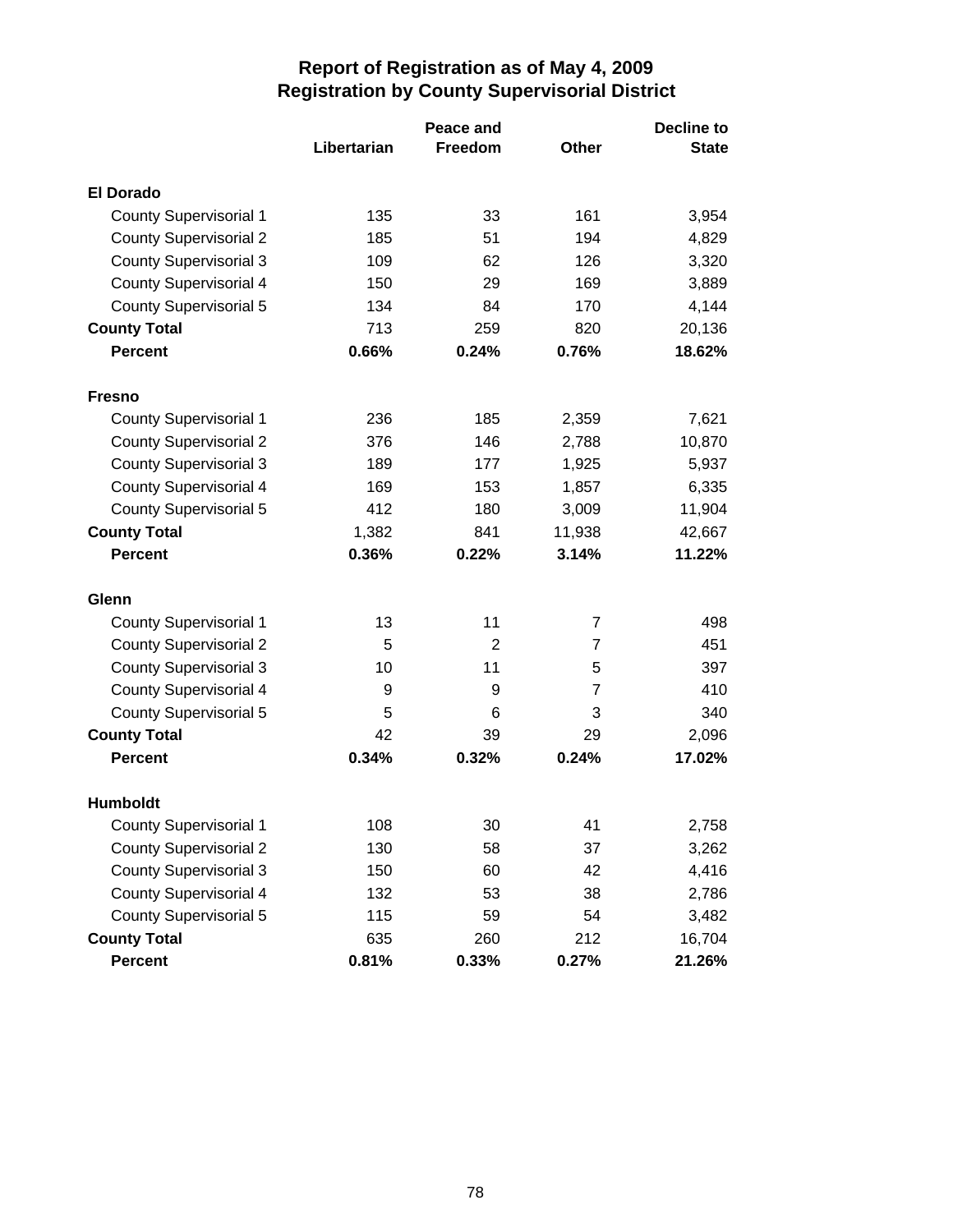|                               | <b>Total</b>      |                   |            | American    |       |
|-------------------------------|-------------------|-------------------|------------|-------------|-------|
|                               | <b>Registered</b> | <b>Democratic</b> | Republican | Independent | Green |
| <b>Imperial</b>               |                   |                   |            |             |       |
| <b>County Supervisorial 1</b> | 13,386            | 8,835             | 1,651      | 146         | 26    |
| <b>County Supervisorial 2</b> | 11,347            | 5,628             | 3,470      | 225         | 18    |
| <b>County Supervisorial 3</b> | 11,918            | 5,449             | 4,088      | 252         | 19    |
| <b>County Supervisorial 4</b> | 10,900            | 5,131             | 3,677      | 240         | 22    |
| <b>County Supervisorial 5</b> | 10,108            | 5,483             | 2,705      | 238         | 23    |
| <b>County Total</b>           | 57,659            | 30,526            | 15,591     | 1,101       | 108   |
| <b>Percent</b>                |                   | 52.94%            | 27.04%     | 1.91%       | 0.19% |
| Inyo                          |                   |                   |            |             |       |
| <b>County Supervisorial 1</b> | 2,156             | 649               | 1,120      | 55          | 18    |
| <b>County Supervisorial 2</b> | 1,689             | 576               | 693        | 45          | 19    |
| <b>County Supervisorial 3</b> | 2,283             | 710               | 1,127      | 65          | 11    |
| <b>County Supervisorial 4</b> | 1,894             | 615               | 866        | 63          | 10    |
| <b>County Supervisorial 5</b> | 1,523             | 600               | 523        | 64          | 26    |
| <b>County Total</b>           | 9,545             | 3,150             | 4,329      | 292         | 84    |
| <b>Percent</b>                |                   | 33.00%            | 45.35%     | 3.06%       | 0.88% |
| Kern                          |                   |                   |            |             |       |
| <b>County Supervisorial 1</b> | 60,690            | 21,497            | 27,361     | 1,608       | 142   |
| <b>County Supervisorial 2</b> | 63,783            | 22,032            | 27,898     | 1,986       | 147   |
| <b>County Supervisorial 3</b> | 66,289            | 21,676            | 32,603     | 1,743       | 177   |
| <b>County Supervisorial 4</b> | 77,713            | 23,305            | 40,109     | 1,938       | 162   |
| <b>County Supervisorial 5</b> | 39,096            | 22,240            | 9,866      | 883         | 74    |
| <b>County Total</b>           | 307,571           | 110,750           | 137,837    | 8,158       | 702   |
| <b>Percent</b>                |                   | 36.01%            | 44.81%     | 2.65%       | 0.23% |
| <b>Kings</b>                  |                   |                   |            |             |       |
| <b>County Supervisorial 1</b> | 8,766             | 2,834             | 4,222      | 218         | 13    |
| <b>County Supervisorial 2</b> | 6,573             | 3,429             | 2,033      | 149         | 18    |
| <b>County Supervisorial 3</b> | 14,450            | 4,264             | 7,712      | 353         | 36    |
| <b>County Supervisorial 4</b> | 10,061            | 4,309             | 4,092      | 208         | 12    |
| <b>County Supervisorial 5</b> | 10,156            | 3,796             | 4,742      | 226         | 24    |
| <b>County Total</b>           | 50,006            | 18,632            | 22,801     | 1,154       | 103   |
| Percent                       |                   | 37.26%            | 45.60%     | 2.31%       | 0.21% |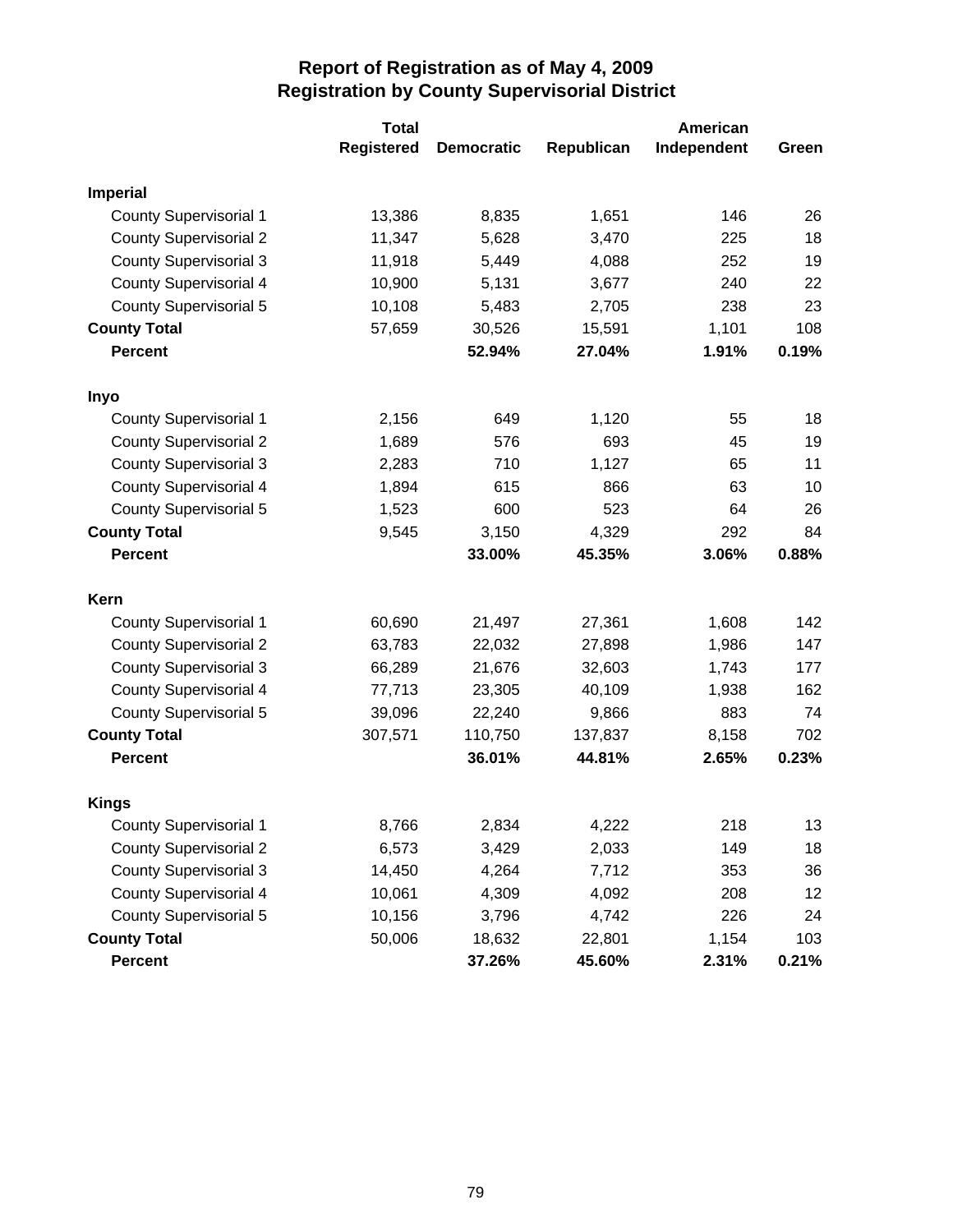|                               | Peace and      |         |                | <b>Decline to</b> |
|-------------------------------|----------------|---------|----------------|-------------------|
|                               | Libertarian    | Freedom | <b>Other</b>   | <b>State</b>      |
| <b>Imperial</b>               |                |         |                |                   |
| <b>County Supervisorial 1</b> | 35             | 65      | 50             | 2,578             |
| <b>County Supervisorial 2</b> | 31             | 36      | 58             | 1,881             |
| <b>County Supervisorial 3</b> | 40             | 33      | 56             | 1,981             |
| <b>County Supervisorial 4</b> | 29             | 41      | 60             | 1,700             |
| County Supervisorial 5        | 37             | 47      | 41             | 1,534             |
| <b>County Total</b>           | 172            | 222     | 265            | 9,674             |
| <b>Percent</b>                | 0.30%          | 0.39%   | 0.46%          | 16.78%            |
| Inyo                          |                |         |                |                   |
| <b>County Supervisorial 1</b> | 10             | 6       | 4              | 294               |
| <b>County Supervisorial 2</b> | $\overline{7}$ | 4       | $\overline{7}$ | 338               |
| <b>County Supervisorial 3</b> | 6              | 5       | 8              | 351               |
| <b>County Supervisorial 4</b> | 13             | 2       | $\overline{2}$ | 323               |
| <b>County Supervisorial 5</b> | 19             | 3       | $\overline{7}$ | 281               |
| <b>County Total</b>           | 55             | 20      | 28             | 1,587             |
| <b>Percent</b>                | 0.58%          | 0.21%   | 0.29%          | 16.63%            |
| Kern                          |                |         |                |                   |
| <b>County Supervisorial 1</b> | 274            | 123     | 82             | 9,603             |
| <b>County Supervisorial 2</b> | 311            | 148     | 118            | 11,143            |
| <b>County Supervisorial 3</b> | 301            | 121     | 82             | 9,586             |
| <b>County Supervisorial 4</b> | 323            | 125     | 91             | 11,660            |
| County Supervisorial 5        | 135            | 137     | 82             | 5,679             |
| <b>County Total</b>           | 1,344          | 654     | 455            | 47,671            |
| <b>Percent</b>                | 0.44%          | 0.21%   | 0.15%          | 15.50%            |
| <b>Kings</b>                  |                |         |                |                   |
| <b>County Supervisorial 1</b> | 24             | 6       | 60             | 1,389             |
| <b>County Supervisorial 2</b> | 22             | 11      | 47             | 864               |
| <b>County Supervisorial 3</b> | 43             | 8       | 92             | 1,942             |
| <b>County Supervisorial 4</b> | 34             | 22      | 79             | 1,305             |
| <b>County Supervisorial 5</b> | 29             | 5       | 66             | 1,268             |
| <b>County Total</b>           | 152            | 52      | 344            | 6,768             |
| Percent                       | 0.30%          | 0.10%   | 0.69%          | 13.53%            |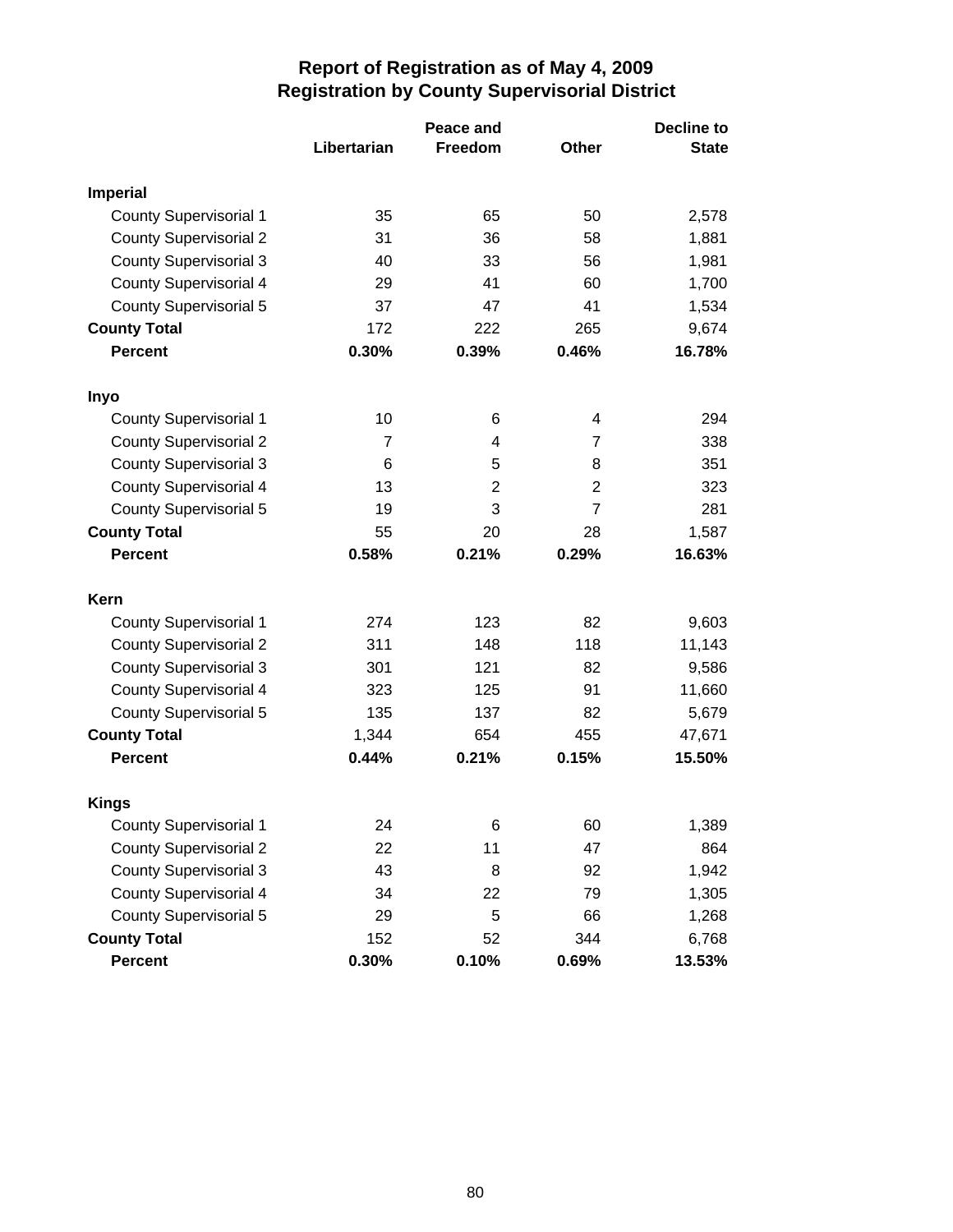|                               | <b>Total</b>      |                   |            | American    |        |
|-------------------------------|-------------------|-------------------|------------|-------------|--------|
|                               | <b>Registered</b> | <b>Democratic</b> | Republican | Independent | Green  |
| Lake                          |                   |                   |            |             |        |
| <b>County Supervisorial 1</b> | 7,175             | 3,031             | 2,199      | 246         | 85     |
| <b>County Supervisorial 2</b> | 5,515             | 2,825             | 1,164      | 196         | 61     |
| <b>County Supervisorial 3</b> | 6,487             | 2,923             | 1,770      | 252         | 74     |
| <b>County Supervisorial 4</b> | 6,546             | 2,593             | 2,423      | 181         | 57     |
| <b>County Supervisorial 5</b> | 7,205             | 2,975             | 2,301      | 246         | 73     |
| <b>County Total</b>           | 32,928            | 14,347            | 9,857      | 1,121       | 350    |
| <b>Percent</b>                |                   | 43.57%            | 29.94%     | 3.40%       | 1.06%  |
| Lassen                        |                   |                   |            |             |        |
| <b>County Supervisorial 1</b> | 2,855             | 904               | 1,232      | 134         | 12     |
| <b>County Supervisorial 2</b> | 2,691             | 812               | 1,167      | 122         | 15     |
| <b>County Supervisorial 3</b> | 3,278             | 823               | 1,744      | 120         | 9      |
| <b>County Supervisorial 4</b> | 2,822             | 789               | 1,407      | 109         | 8      |
| <b>County Supervisorial 5</b> | 2,479             | 689               | 1,166      | 131         | 8      |
| <b>County Total</b>           | 14,125            | 4,017             | 6,716      | 616         | 52     |
| <b>Percent</b>                |                   | 28.44%            | 47.55%     | 4.36%       | 0.37%  |
| <b>Los Angeles</b>            |                   |                   |            |             |        |
| <b>County Supervisorial 1</b> | 657,208           | 386,200           | 108,393    | 11,055      | 3,169  |
| <b>County Supervisorial 2</b> | 774,732           | 520,928           | 87,568     | 12,766      | 3,199  |
| <b>County Supervisorial 3</b> | 941,591           | 503,579           | 188,683    | 17,941      | 6,448  |
| <b>County Supervisorial 4</b> | 939,385           | 425,528           | 286,271    | 18,531      | 4,438  |
| <b>County Supervisorial 5</b> | 1,019,659         | 417,214           | 353,195    | 21,653      | 4,799  |
| <b>County Total</b>           | 4,332,575         | 2,253,449         | 1,024,110  | 81,946      | 22,053 |
| <b>Percent</b>                |                   | 52.01%            | 23.64%     | 1.89%       | 0.51%  |
| <b>Madera</b>                 |                   |                   |            |             |        |
| <b>County Supervisorial 1</b> | 13,783            | 4,190             | 7,135      | 262         | 55     |
| <b>County Supervisorial 2</b> | 10,181            | 3,617             | 4,703      | 242         | 23     |
| <b>County Supervisorial 3</b> | 10,244            | 4,257             | 4,175      | 184         | 16     |
| <b>County Supervisorial 4</b> | 6,570             | 3,265             | 1,885      | 148         | 17     |
| <b>County Supervisorial 5</b> | 13,267            | 3,639             | 7,042      | 317         | 96     |
| <b>County Total</b>           | 54,045            | 18,968            | 24,940     | 1,153       | 207    |
| Percent                       |                   | 35.10%            | 46.15%     | 2.13%       | 0.38%  |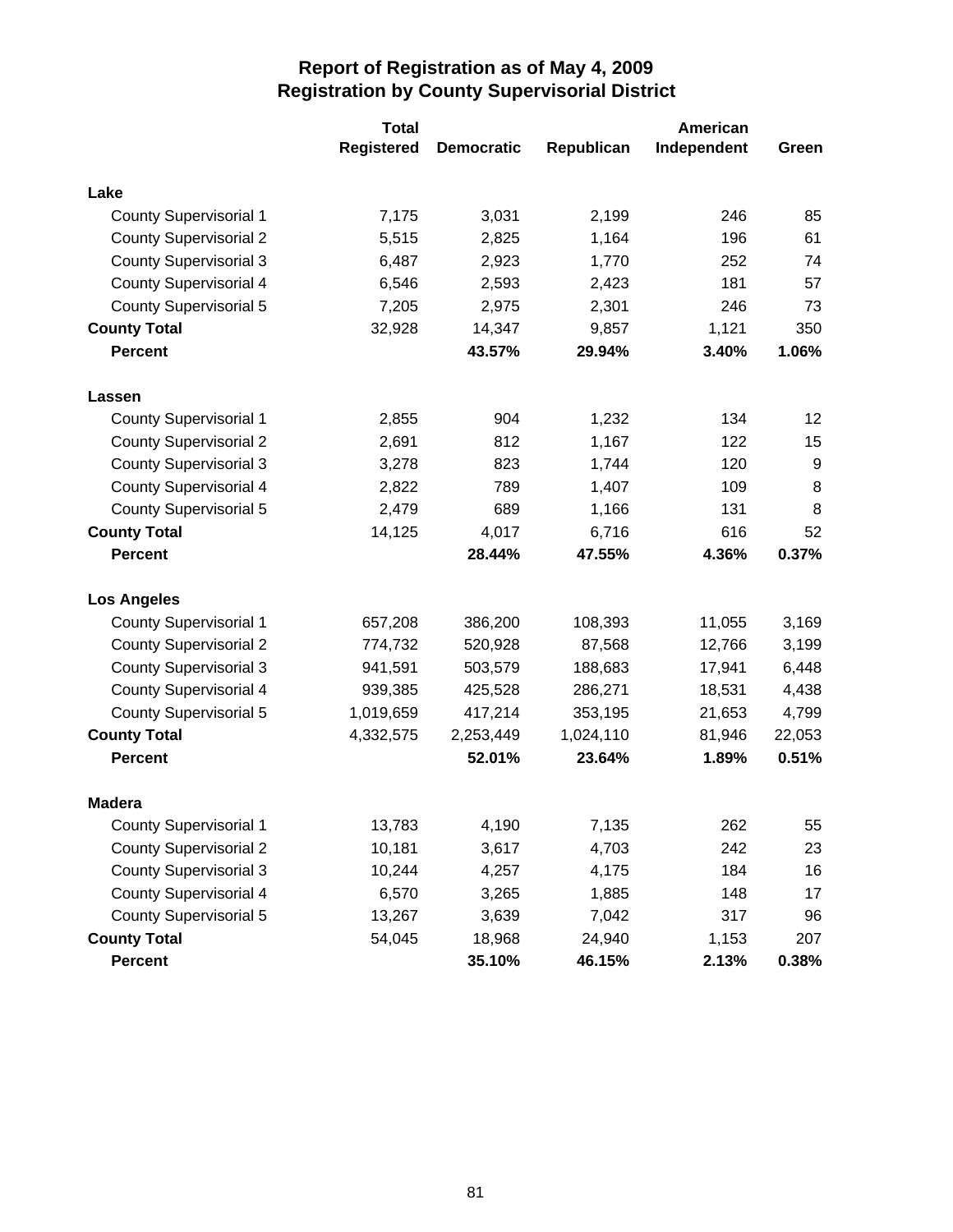|                               | Peace and   |         |        | <b>Decline to</b> |  |
|-------------------------------|-------------|---------|--------|-------------------|--|
|                               | Libertarian | Freedom | Other  | <b>State</b>      |  |
|                               |             |         |        |                   |  |
| Lake                          |             |         |        |                   |  |
| <b>County Supervisorial 1</b> | 41          | 27      | 12     | 1,534             |  |
| <b>County Supervisorial 2</b> | 38          | 22      | 12     | 1,197             |  |
| <b>County Supervisorial 3</b> | 48          | 30      | 20     | 1,370             |  |
| <b>County Supervisorial 4</b> | 41          | 14      | 11     | 1,226             |  |
| <b>County Supervisorial 5</b> | 47          | 22      | 11     | 1,530             |  |
| <b>County Total</b>           | 215         | 115     | 66     | 6,857             |  |
| <b>Percent</b>                | 0.65%       | 0.35%   | 0.20%  | 20.82%            |  |
| Lassen                        |             |         |        |                   |  |
| <b>County Supervisorial 1</b> | 15          | 6       | 8      | 544               |  |
| <b>County Supervisorial 2</b> | 13          | 8       | 8      | 546               |  |
| <b>County Supervisorial 3</b> | 14          | 3       | 7      | 558               |  |
| <b>County Supervisorial 4</b> | 8           | 2       | 6      | 493               |  |
| County Supervisorial 5        | 25          | 4       | 4      | 452               |  |
| <b>County Total</b>           | 75          | 23      | 33     | 2,593             |  |
| <b>Percent</b>                | 0.53%       | 0.16%   | 0.23%  | 18.36%            |  |
| <b>Los Angeles</b>            |             |         |        |                   |  |
| <b>County Supervisorial 1</b> | 2,322       | 5,807   | 4,264  | 135,998           |  |
| <b>County Supervisorial 2</b> | 2,368       | 4,870   | 7,402  | 135,631           |  |
| <b>County Supervisorial 3</b> | 4,895       | 3,583   | 10,202 | 206,260           |  |
| <b>County Supervisorial 4</b> | 4,347       | 4,225   | 7,686  | 188,359           |  |
| <b>County Supervisorial 5</b> | 4,603       | 3,373   | 8,854  | 205,968           |  |
| <b>County Total</b>           | 18,535      | 21,858  | 38,408 | 872,216           |  |
| <b>Percent</b>                | 0.43%       | 0.50%   | 0.89%  | 20.13%            |  |
| <b>Madera</b>                 |             |         |        |                   |  |
| <b>County Supervisorial 1</b> | 49          | 23      | 74     | 1,995             |  |
| <b>County Supervisorial 2</b> | 44          | 30      | 45     | 1,477             |  |
| <b>County Supervisorial 3</b> | 26          | 15      | 47     | 1,524             |  |
| <b>County Supervisorial 4</b> | 19          | 27      | 34     | 1,175             |  |
| <b>County Supervisorial 5</b> | 85          | 18      | 76     | 1,994             |  |
| <b>County Total</b>           | 223         | 113     | 276    | 8,165             |  |
| Percent                       | 0.41%       | 0.21%   | 0.51%  | 15.11%            |  |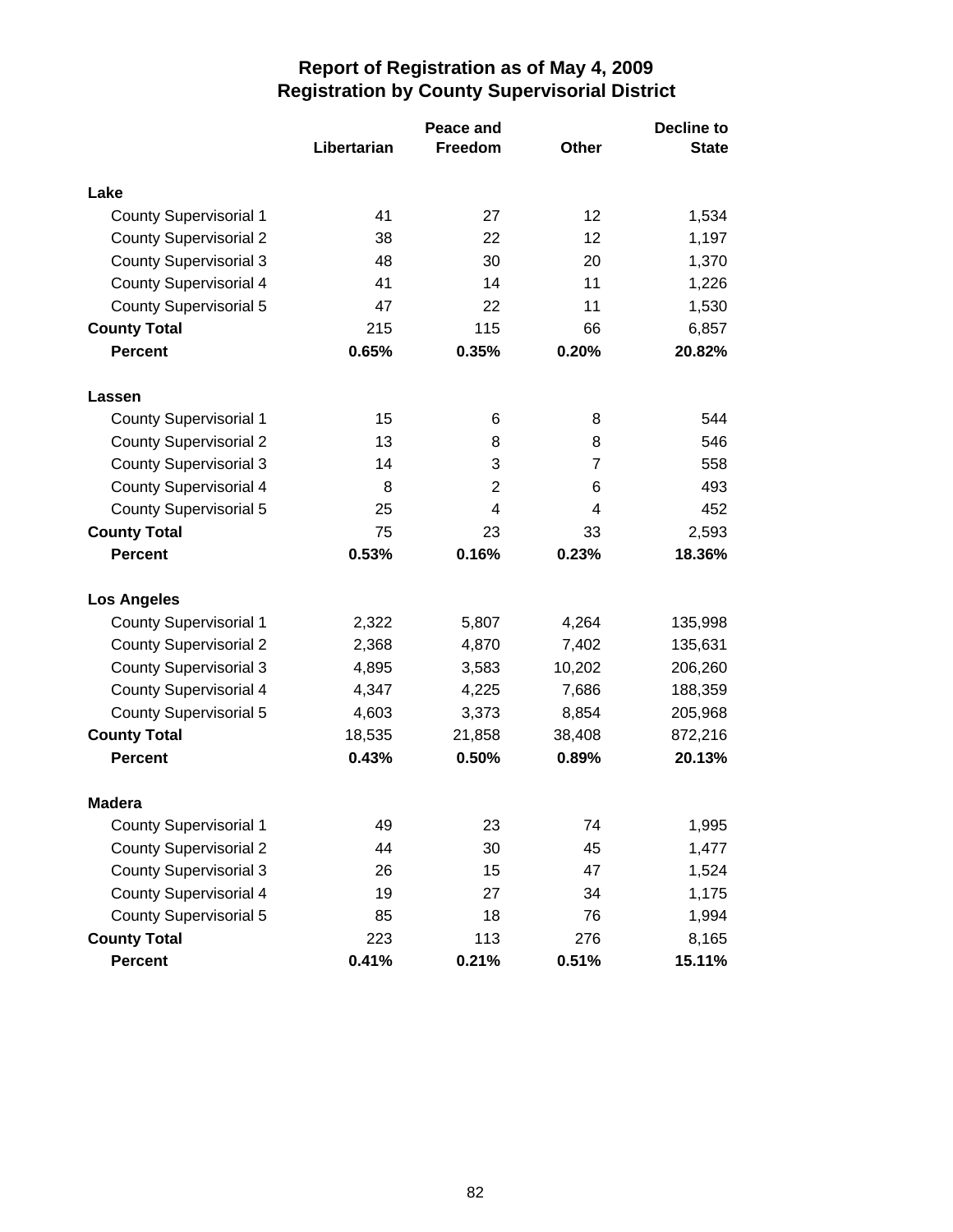|                               | <b>Total</b>      |                   |            | American    |       |
|-------------------------------|-------------------|-------------------|------------|-------------|-------|
|                               | <b>Registered</b> | <b>Democratic</b> | Republican | Independent | Green |
| <b>Marin</b>                  |                   |                   |            |             |       |
| <b>County Supervisorial 1</b> | 30,756            | 16,783            | 6,638      | 492         | 366   |
| <b>County Supervisorial 2</b> | 33,843            | 19,629            | 5,741      | 559         | 676   |
| <b>County Supervisorial 3</b> | 34,026            | 18,786            | 6,176      | 491         | 374   |
| <b>County Supervisorial 4</b> | 22,300            | 12,670            | 3,777      | 385         | 506   |
| <b>County Supervisorial 5</b> | 29,728            | 14,678            | 7,595      | 604         | 296   |
| <b>County Total</b>           | 150,653           | 82,546            | 29,927     | 2,531       | 2,218 |
| <b>Percent</b>                |                   | 54.79%            | 19.86%     | 1.68%       | 1.47% |
| <b>Mariposa</b>               |                   |                   |            |             |       |
| <b>County Supervisorial 1</b> | 1,774             | 796               | 455        | 57          | 53    |
| <b>County Supervisorial 2</b> | 2,202             | 681               | 993        | 112         | 9     |
| <b>County Supervisorial 3</b> | 2,492             | 729               | 1,249      | 91          | 24    |
| <b>County Supervisorial 4</b> | 2,518             | 787               | 1,220      | 81          | 14    |
| <b>County Supervisorial 5</b> | 2,536             | 716               | 1,274      | 68          | 23    |
| <b>County Total</b>           | 11,522            | 3,709             | 5,191      | 409         | 123   |
| <b>Percent</b>                |                   | 32.19%            | 45.05%     | 3.55%       | 1.07% |
| <b>Mendocino</b>              |                   |                   |            |             |       |
| <b>County Supervisorial 1</b> | 10,016            | 4,153             | 3,179      | 295         | 300   |
| <b>County Supervisorial 2</b> | 8,310             | 3,982             | 2,110      | 208         | 204   |
| <b>County Supervisorial 3</b> | 10,743            | 4,863             | 2,214      | 380         | 560   |
| <b>County Supervisorial 4</b> | 9,912             | 5,223             | 1,871      | 309         | 342   |
| <b>County Supervisorial 5</b> | 10,567            | 5,374             | 1,936      | 268         | 541   |
| <b>County Total</b>           | 49,548            | 23,595            | 11,310     | 1,460       | 1,947 |
| <b>Percent</b>                |                   | 47.62%            | 22.83%     | 2.95%       | 3.93% |
| <b>Merced</b>                 |                   |                   |            |             |       |
| <b>County Supervisorial 1</b> | 13,522            | 7,799             | 3,649      | 245         | 37    |
| <b>County Supervisorial 2</b> | 22,580            | 10,218            | 8,503      | 542         | 94    |
| <b>County Supervisorial 3</b> | 25,153            | 10,322            | 10,296     | 618         | 82    |
| <b>County Supervisorial 4</b> | 18,175            | 7,820             | 7,142      | 445         | 39    |
| <b>County Supervisorial 5</b> | 18,315            | 8,871             | 6,145      | 441         | 31    |
| <b>County Total</b>           | 97,745            | 45,030            | 35,735     | 2,291       | 283   |
| Percent                       |                   | 46.07%            | 36.56%     | 2.34%       | 0.29% |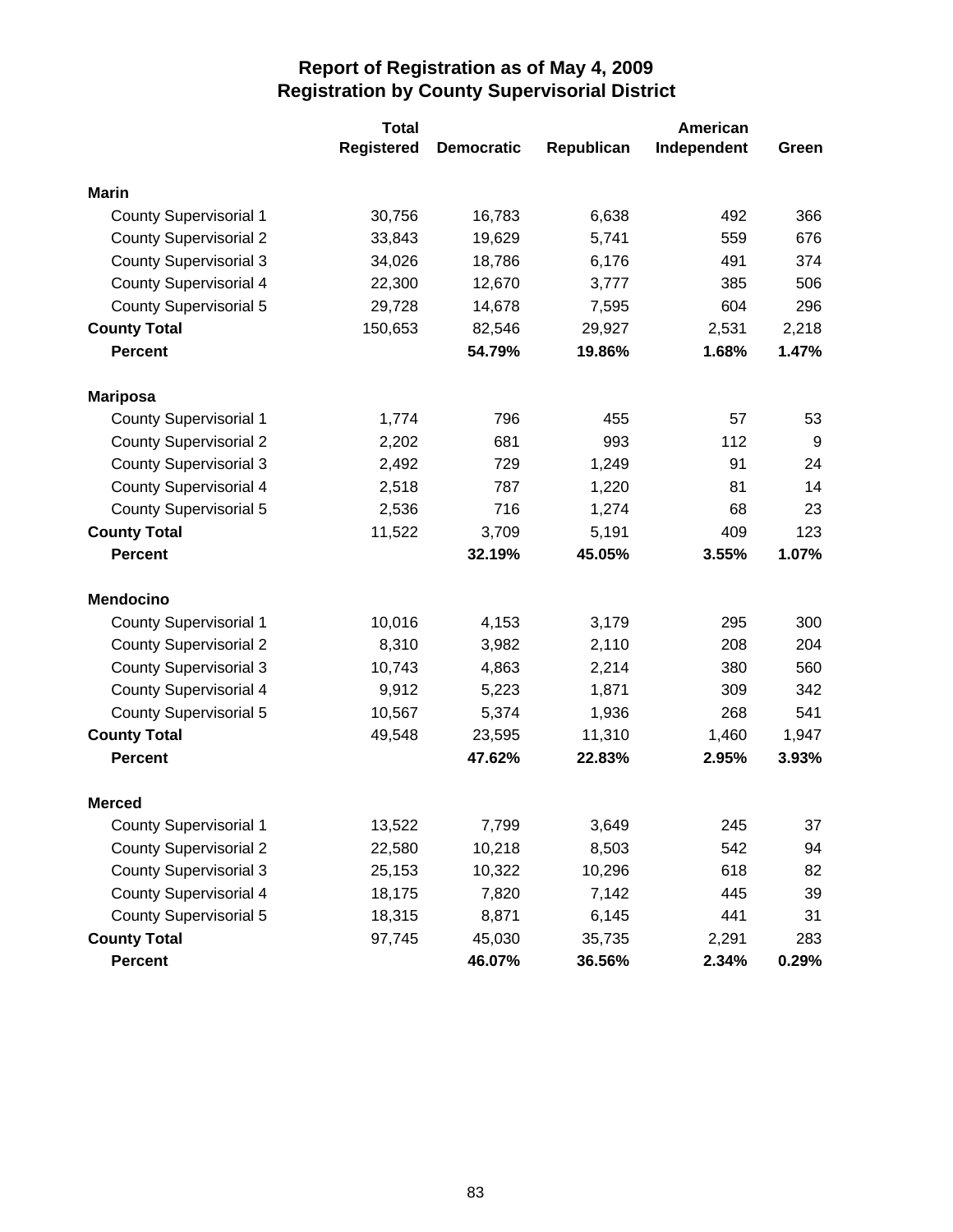|                               | Peace and   |          |              | <b>Decline to</b> |
|-------------------------------|-------------|----------|--------------|-------------------|
|                               | Libertarian | Freedom  | <b>Other</b> | <b>State</b>      |
| Marin                         |             |          |              |                   |
|                               |             |          |              |                   |
| <b>County Supervisorial 1</b> | 144         | 43       | 84<br>74     | 6,206             |
| <b>County Supervisorial 2</b> | 156         | 52<br>41 |              | 6,956             |
| <b>County Supervisorial 3</b> | 167         |          | 86           | 7,905             |
| <b>County Supervisorial 4</b> | 123         | 43       | 62           | 4,734             |
| County Supervisorial 5        | 122         | 43       | 91           | 6,299             |
| <b>County Total</b>           | 712         | 222      | 397          | 32,100            |
| <b>Percent</b>                | 0.47%       | 0.15%    | 0.26%        | 21.31%            |
| <b>Mariposa</b>               |             |          |              |                   |
| <b>County Supervisorial 1</b> | 16          | 6        | 23           | 368               |
| <b>County Supervisorial 2</b> | 11          | 2        | 25           | 369               |
| <b>County Supervisorial 3</b> | 11          | 5        | 23           | 360               |
| <b>County Supervisorial 4</b> | 18          | 6        | 22           | 370               |
| <b>County Supervisorial 5</b> | 22          | 6        | 23           | 404               |
| <b>County Total</b>           | 78          | 25       | 116          | 1,871             |
| <b>Percent</b>                | 0.68%       | 0.22%    | 1.01%        | 16.24%            |
| <b>Mendocino</b>              |             |          |              |                   |
| <b>County Supervisorial 1</b> | 59          | 33       | 28           | 1,969             |
| <b>County Supervisorial 2</b> | 52          | 41       | 24           | 1,689             |
| <b>County Supervisorial 3</b> | 89          | 84       | 87           | 2,466             |
| County Supervisorial 4        | 74          | 37       | 33           | 2,023             |
| <b>County Supervisorial 5</b> | 104         | 58       | 39           | 2,247             |
| <b>County Total</b>           | 378         | 253      | 211          | 10,394            |
| <b>Percent</b>                | 0.76%       | 0.51%    | 0.43%        | 20.98%            |
| <b>Merced</b>                 |             |          |              |                   |
| <b>County Supervisorial 1</b> | 30          | 37       | 19           | 1,706             |
| <b>County Supervisorial 2</b> | 72          | 53       | 27           | 3,071             |
| <b>County Supervisorial 3</b> | 73          | 38       | 29           | 3,695             |
| <b>County Supervisorial 4</b> | 69          | 51       | 37           | 2,572             |
| <b>County Supervisorial 5</b> | 60          | 53       | 14           | 2,700             |
| <b>County Total</b>           | 304         | 232      | 126          | 13,744            |
| Percent                       | 0.31%       | 0.24%    | 0.13%        | 14.06%            |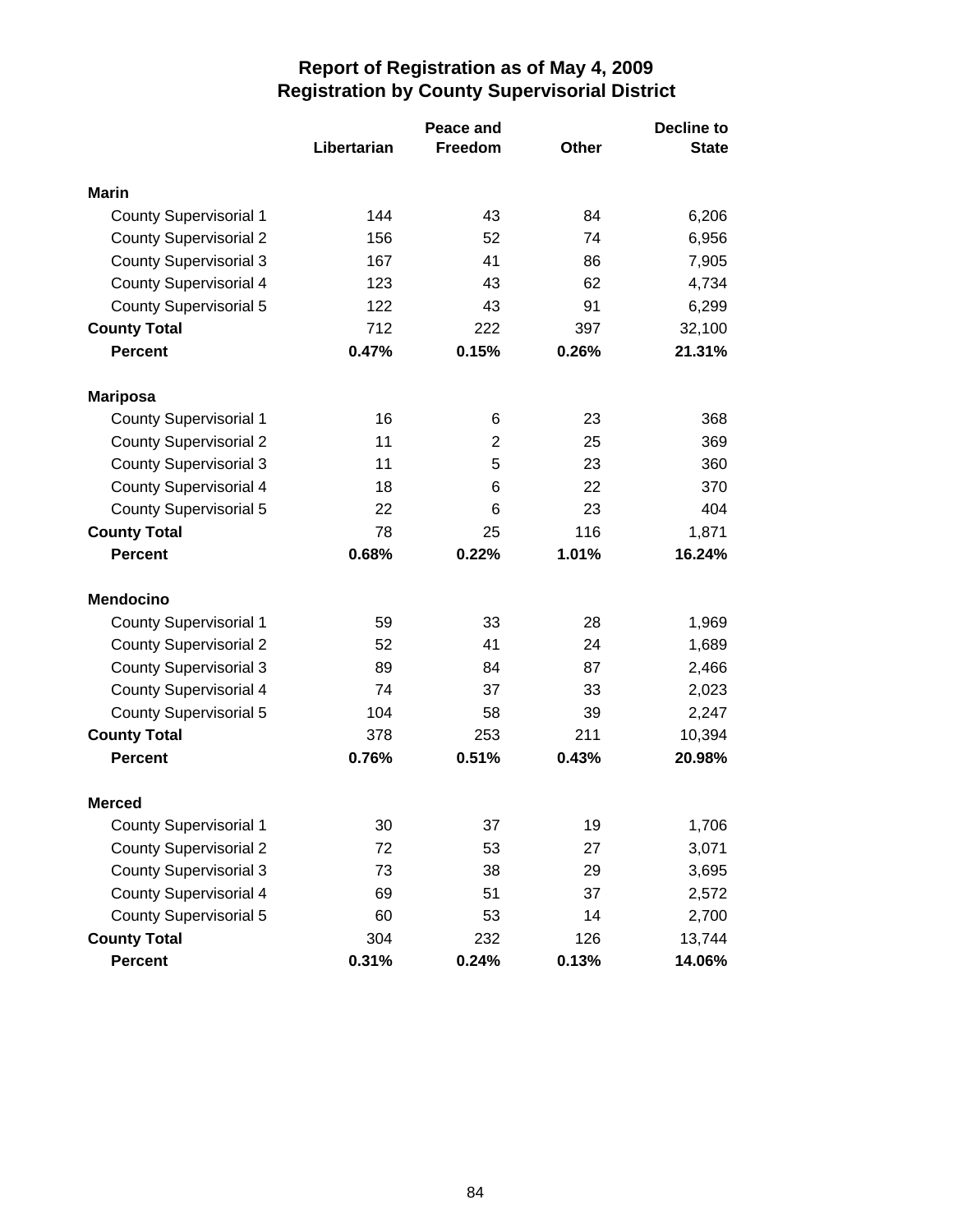|                               | <b>Total</b>      |                   |            | American    |                         |
|-------------------------------|-------------------|-------------------|------------|-------------|-------------------------|
|                               | <b>Registered</b> | <b>Democratic</b> | Republican | Independent | Green                   |
| <b>Modoc</b>                  |                   |                   |            |             |                         |
| <b>County Supervisorial 1</b> | 785               | 212               | 400        | 26          | $\overline{7}$          |
| <b>County Supervisorial 2</b> | 1,265             | 395               | 588        | 52          | 3                       |
| <b>County Supervisorial 3</b> | 1,096             | 330               | 541        | 42          | $\overline{7}$          |
| <b>County Supervisorial 4</b> | 1,337             | 396               | 641        | 50          | 1                       |
| County Supervisorial 5        | 994               | 251               | 561        | 31          | $\overline{\mathbf{4}}$ |
| <b>County Total</b>           | 5,477             | 1,584             | 2,731      | 201         | 22                      |
| <b>Percent</b>                |                   | 28.92%            | 49.86%     | 3.67%       | 0.40%                   |
| Mono                          |                   |                   |            |             |                         |
| <b>County Supervisorial 1</b> | 1,113             | 406               | 286        | 39          | 19                      |
| <b>County Supervisorial 2</b> | 1,588             | 545               | 615        | 62          | 12                      |
| <b>County Supervisorial 3</b> | 1,293             | 413               | 454        | 39          | 13                      |
| <b>County Supervisorial 4</b> | 1,316             | 376               | 645        | 38          | 10                      |
| <b>County Supervisorial 5</b> | 1,364             | 451               | 460        | 39          | 18                      |
| <b>County Total</b>           | 6,674             | 2,191             | 2,460      | 217         | 72                      |
| <b>Percent</b>                |                   | 32.83%            | 36.86%     | 3.25%       | 1.08%                   |
| <b>Monterey</b>               |                   |                   |            |             |                         |
| <b>County Supervisorial 1</b> | 17,266            | 10,815            | 2,985      | 298         | 51                      |
| <b>County Supervisorial 2</b> | 34,284            | 18,308            | 8,405      | 692         | 203                     |
| <b>County Supervisorial 3</b> | 20,077            | 11,151            | 4,961      | 359         | 57                      |
| <b>County Supervisorial 4</b> | 33,455            | 16,543            | 8,755      | 798         | 241                     |
| <b>County Supervisorial 5</b> | 52,418            | 22,600            | 17,528     | 1,127       | 516                     |
| <b>County Total</b>           | 157,500           | 79,417            | 42,634     | 3,274       | 1,068                   |
| <b>Percent</b>                |                   | 50.42%            | 27.07%     | 2.08%       | 0.68%                   |
| <b>Napa</b>                   |                   |                   |            |             |                         |
| <b>County Supervisorial 1</b> | 12,267            | 6,054             | 3,348      | 326         | 160                     |
| <b>County Supervisorial 2</b> | 15,152            | 7,133             | 4,701      | 409         | 148                     |
| <b>County Supervisorial 3</b> | 13,687            | 5,960             | 4,299      | 328         | 154                     |
| <b>County Supervisorial 4</b> | 13,302            | 6,234             | 3,996      | 342         | 141                     |
| <b>County Supervisorial 5</b> | 16,218            | 8,309             | 3,782      | 390         | 183                     |
| <b>County Total</b>           | 70,626            | 33,690            | 20,126     | 1,795       | 786                     |
| Percent                       |                   | 47.70%            | 28.50%     | 2.54%       | 1.11%                   |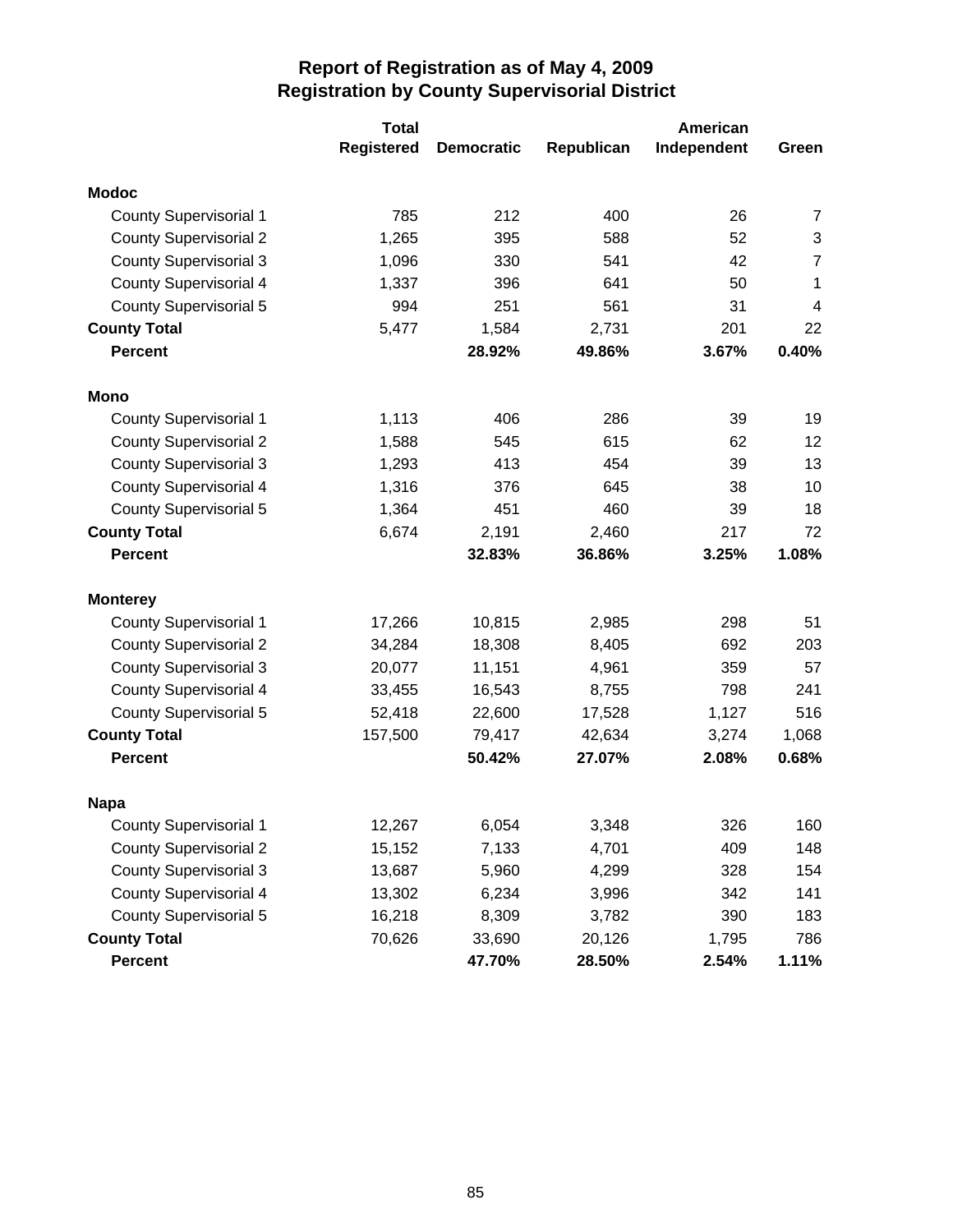|                               |                | <b>Decline to</b> |                |              |
|-------------------------------|----------------|-------------------|----------------|--------------|
|                               | Libertarian    | Freedom           | <b>Other</b>   | <b>State</b> |
| <b>Modoc</b>                  |                |                   |                |              |
| <b>County Supervisorial 1</b> | 8              | 0                 | 0              | 132          |
| <b>County Supervisorial 2</b> | 9              | 0                 | 4              | 214          |
| <b>County Supervisorial 3</b> | 3              | 2                 | 0              | 171          |
| <b>County Supervisorial 4</b> | $\overline{7}$ | 1                 | 1              | 240          |
| <b>County Supervisorial 5</b> | 8              | 1                 | 0              | 138          |
| <b>County Total</b>           | 35             | 4                 | 5              | 895          |
| <b>Percent</b>                | 0.64%          | 0.07%             | 0.09%          | 16.34%       |
| Mono                          |                |                   |                |              |
| <b>County Supervisorial 1</b> | 19             | 4                 | 0              | 340          |
| <b>County Supervisorial 2</b> | 9              | 4                 | 2              | 339          |
| <b>County Supervisorial 3</b> | 16             | $\overline{7}$    | $\overline{2}$ | 349          |
| <b>County Supervisorial 4</b> | 4              | 1                 | 1              | 241          |
| County Supervisorial 5        | 10             | $\overline{7}$    | 1              | 378          |
| <b>County Total</b>           | 58             | 23                | 6              | 1,647        |
| <b>Percent</b>                | 0.87%          | 0.34%             | 0.09%          | 24.68%       |
| <b>Monterey</b>               |                |                   |                |              |
| <b>County Supervisorial 1</b> | 37             | 63                | 43             | 2,974        |
| <b>County Supervisorial 2</b> | 135            | 77                | 70             | 6,394        |
| <b>County Supervisorial 3</b> | 63             | 80                | 45             | 3,361        |
| County Supervisorial 4        | 136            | 85                | 62             | 6,835        |
| County Supervisorial 5        | 247            | 68                | 103            | 10,229       |
| <b>County Total</b>           | 618            | 373               | 323            | 29,793       |
| <b>Percent</b>                | 0.39%          | 0.24%             | 0.21%          | 18.92%       |
| <b>Napa</b>                   |                |                   |                |              |
| <b>County Supervisorial 1</b> | 64             | 19                | 59             | 2,237        |
| <b>County Supervisorial 2</b> | 63             | 25                | 77             | 2,596        |
| <b>County Supervisorial 3</b> | 75             | 40                | 75             | 2,756        |
| <b>County Supervisorial 4</b> | 71             | 35                | 61             | 2,422        |
| <b>County Supervisorial 5</b> | 85             | 38                | 97             | 3,334        |
| <b>County Total</b>           | 358            | 157               | 369            | 13,345       |
| Percent                       | 0.51%          | 0.22%             | 0.52%          | 18.90%       |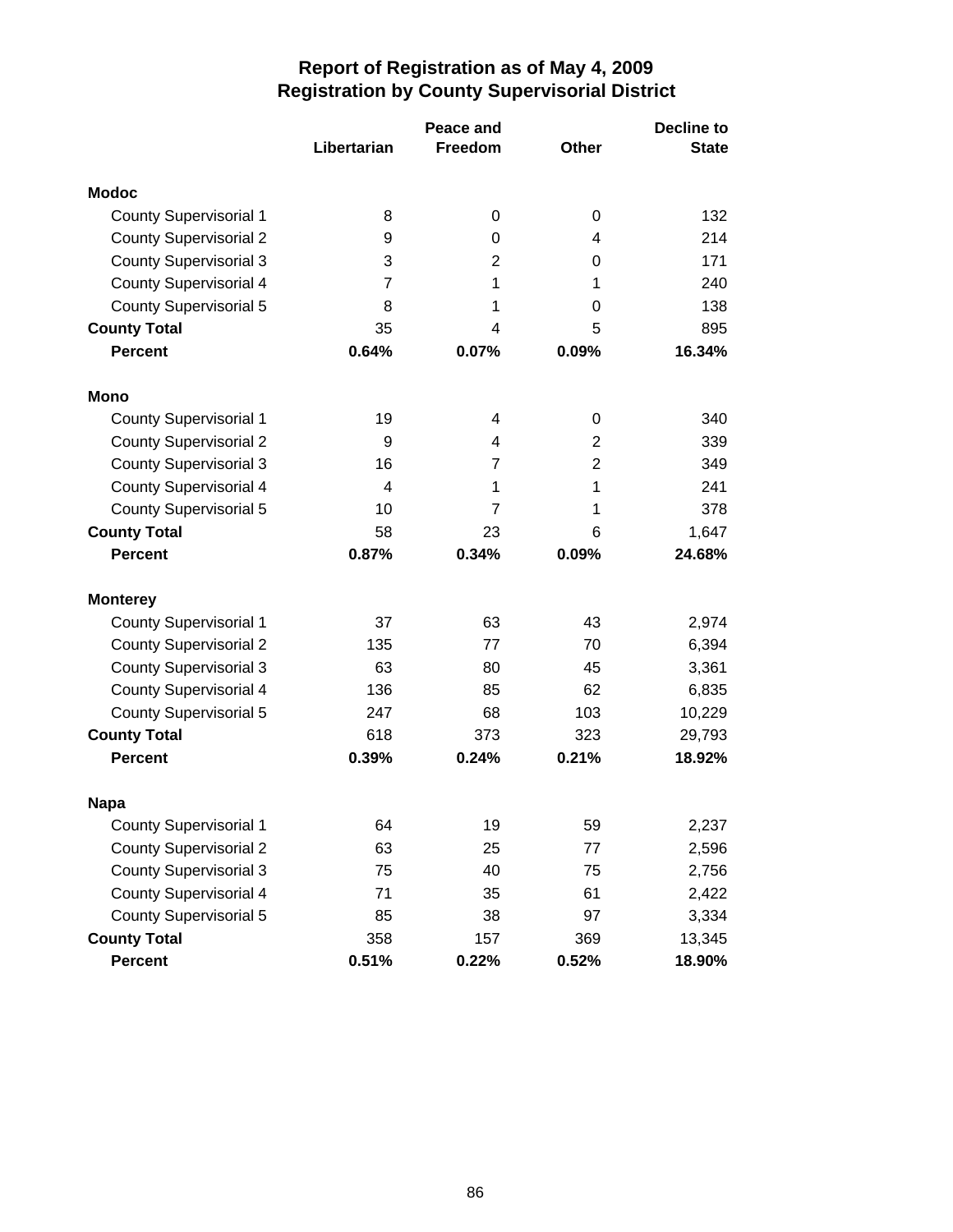|                               | <b>Total</b>      |                   |            | American    |                |
|-------------------------------|-------------------|-------------------|------------|-------------|----------------|
|                               | <b>Registered</b> | <b>Democratic</b> | Republican | Independent | Green          |
| <b>Nevada</b>                 |                   |                   |            |             |                |
| <b>County Supervisorial 1</b> | 13,993            | 5,223             | 5,294      | 353         | 361            |
| <b>County Supervisorial 2</b> | 13,353            | 3,746             | 6,925      | 328         | 105            |
| <b>County Supervisorial 3</b> | 11,388            | 4,174             | 4,389      | 340         | 180            |
| <b>County Supervisorial 4</b> | 13,245            | 4,132             | 5,810      | 391         | 309            |
| <b>County Supervisorial 5</b> | 10,577            | 4,117             | 2,993      | 371         | 200            |
| <b>County Total</b>           | 62,556            | 21,392            | 25,411     | 1,783       | 1,155          |
| <b>Percent</b>                |                   | 34.20%            | 40.62%     | 2.85%       | 1.85%          |
| Orange                        |                   |                   |            |             |                |
| <b>County Supervisorial 1</b> | 223,162           | 91,941            | 77,858     | 4,211       | 779            |
| <b>County Supervisorial 2</b> | 376,852           | 112,324           | 172,813    | 8,832       | 2,154          |
| <b>County Supervisorial 3</b> | 355,154           | 104,255           | 162,348    | 7,457       | 1,537          |
| County Supervisorial 4        | 268,509           | 100,478           | 104,660    | 5,894       | 1,143          |
| <b>County Supervisorial 5</b> | 375,738           | 102,813           | 181,999    | 9,206       | 1,706          |
| <b>County Total</b>           | 1,599,415         | 511,811           | 699,678    | 35,600      | 7,319          |
| <b>Percent</b>                |                   | 32.00%            | 43.75%     | 2.23%       | 0.46%          |
| <b>Placer</b>                 |                   |                   |            |             |                |
| <b>County Supervisorial 1</b> | 38,827            | 12,410            | 18,342     | 744         | 170            |
| <b>County Supervisorial 2</b> | 54,766            | 16,148            | 27,561     | 973         | 256            |
| <b>County Supervisorial 3</b> | 31,843            | 9,428             | 15,373     | 565         | 272            |
| <b>County Supervisorial 4</b> | 39,250            | 10,797            | 20,390     | 595         | 188            |
| <b>County Supervisorial 5</b> | 30,253            | 9,469             | 12,941     | 664         | 355            |
| <b>County Total</b>           | 194,939           | 58,252            | 94,607     | 3,541       | 1,241          |
| <b>Percent</b>                |                   | 29.88%            | 48.53%     | 1.82%       | 0.64%          |
| <b>Plumas</b>                 |                   |                   |            |             |                |
| <b>County Supervisorial 1</b> | 2,576             | 804               | 1,067      | 114         | 13             |
| <b>County Supervisorial 2</b> | 2,458             | 909               | 920        | 107         | 25             |
| <b>County Supervisorial 3</b> | 2,363             | 691               | 1,216      | 82          | $\overline{2}$ |
| <b>County Supervisorial 4</b> | 2,753             | 1,018             | 1,042      | 122         | 34             |
| <b>County Supervisorial 5</b> | 3,327             | 1,103             | 1,537      | 96          | 18             |
| <b>County Total</b>           | 13,477            | 4,525             | 5,782      | 521         | 92             |
| Percent                       |                   | 33.58%            | 42.90%     | 3.87%       | 0.68%          |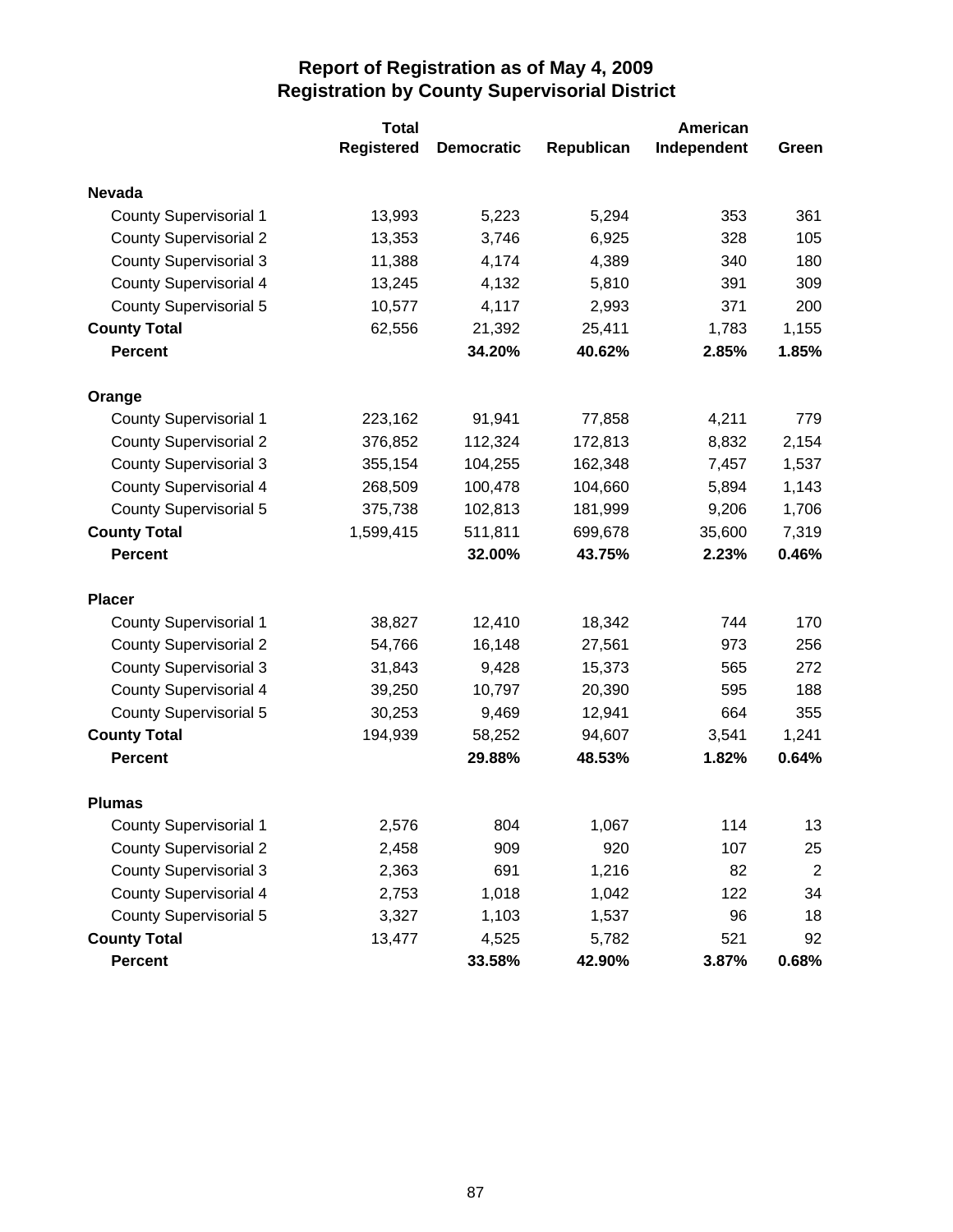|                               | Peace and   |         |                | <b>Decline to</b> |
|-------------------------------|-------------|---------|----------------|-------------------|
|                               | Libertarian | Freedom | <b>Other</b>   | <b>State</b>      |
| <b>Nevada</b>                 |             |         |                |                   |
| <b>County Supervisorial 1</b> | 114         | 23      | 39             | 2,586             |
| <b>County Supervisorial 2</b> | 66          | 18      | 46             | 2,119             |
| <b>County Supervisorial 3</b> | 68          | 19      | 32             | 2,186             |
| <b>County Supervisorial 4</b> | 99          | 39      | 46             | 2,419             |
| <b>County Supervisorial 5</b> | 112         | 17      | 16             | 2,751             |
| <b>County Total</b>           | 459         | 116     | 179            | 12,061            |
| <b>Percent</b>                | 0.73%       | 0.19%   | 0.29%          | 19.28%            |
| Orange                        |             |         |                |                   |
| <b>County Supervisorial 1</b> | 1,225       | 972     | 963            | 45,213            |
| <b>County Supervisorial 2</b> | 2,913       | 935     | 1,776          | 75,105            |
| <b>County Supervisorial 3</b> | 2,199       | 730     | 1,218          | 75,410            |
| <b>County Supervisorial 4</b> | 1,602       | 1,001   | 1,156          | 52,575            |
| <b>County Supervisorial 5</b> | 2,404       | 605     | 1,403          | 75,602            |
| <b>County Total</b>           | 10,343      | 4,243   | 6,516          | 323,905           |
| <b>Percent</b>                | 0.65%       | 0.27%   | 0.41%          | 20.25%            |
| <b>Placer</b>                 |             |         |                |                   |
| <b>County Supervisorial 1</b> | 198         | 44      | 44             | 6,875             |
| <b>County Supervisorial 2</b> | 312         | 45      | 44             | 9,427             |
| <b>County Supervisorial 3</b> | 249         | 61      | 86             | 5,809             |
| <b>County Supervisorial 4</b> | 237         | 37      | 45             | 6,961             |
| <b>County Supervisorial 5</b> | 247         | 66      | 106            | 6,405             |
| <b>County Total</b>           | 1,243       | 253     | 325            | 35,477            |
| <b>Percent</b>                | 0.64%       | 0.13%   | 0.17%          | 18.20%            |
| <b>Plumas</b>                 |             |         |                |                   |
| <b>County Supervisorial 1</b> | 17          | 9       | 3              | 549               |
| <b>County Supervisorial 2</b> | 24          | 8       | 2              | 463               |
| <b>County Supervisorial 3</b> | 12          | 6       | 0              | 354               |
| <b>County Supervisorial 4</b> | 13          | 8       | 3              | 513               |
| <b>County Supervisorial 5</b> | 19          | 4       | $\overline{2}$ | 548               |
| <b>County Total</b>           | 85          | 35      | 10             | 2,427             |
| <b>Percent</b>                | 0.63%       | 0.26%   | 0.07%          | 18.01%            |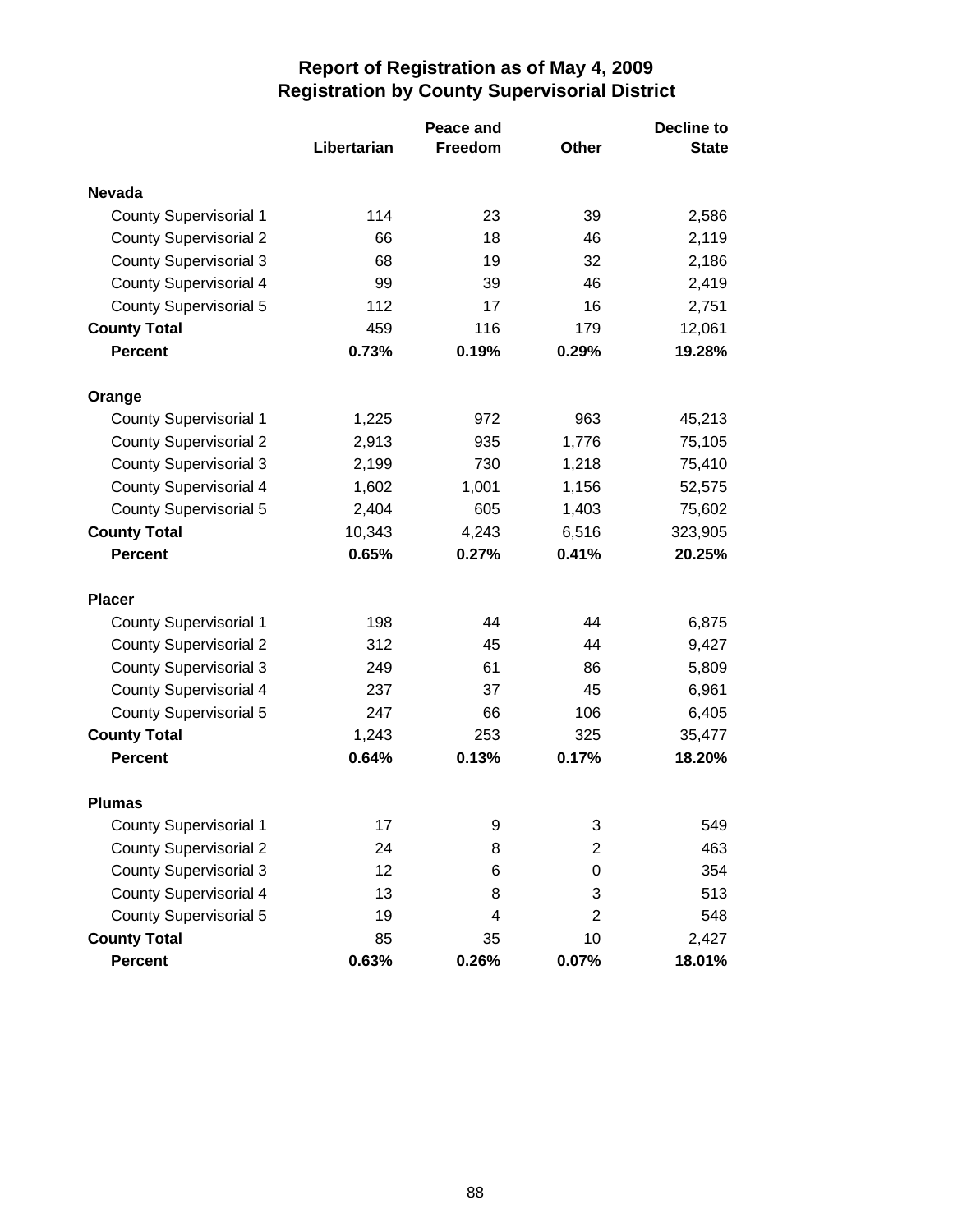|                               | <b>Total</b>      |                   |            | American    |       |  |
|-------------------------------|-------------------|-------------------|------------|-------------|-------|--|
|                               | <b>Registered</b> | <b>Democratic</b> | Republican | Independent | Green |  |
| <b>Riverside</b>              |                   |                   |            |             |       |  |
| <b>County Supervisorial 1</b> | 165,937           | 60,669            | 67,374     | 4,334       | 660   |  |
| <b>County Supervisorial 2</b> | 151,705           | 56,574            | 60,208     | 3,690       | 545   |  |
| <b>County Supervisorial 3</b> | 221,560           | 65,880            | 106,019    | 6,048       | 637   |  |
| <b>County Supervisorial 4</b> | 156,813           | 61,681            | 67,507     | 2,898       | 352   |  |
| <b>County Supervisorial 5</b> | 156,550           | 68,672            | 54,242     | 3,830       | 433   |  |
| <b>County Total</b>           | 852,565           | 313,476           | 355,350    | 20,800      | 2,627 |  |
| <b>Percent</b>                |                   | 36.77%            | 41.68%     | 2.44%       | 0.31% |  |
| <b>Sacramento</b>             |                   |                   |            |             |       |  |
| <b>County Supervisorial 1</b> | 129,777           | 66,685            | 27,816     | 3,594       | 1,395 |  |
| <b>County Supervisorial 2</b> | 104,274           | 59,666            | 20,831     | 2,439       | 590   |  |
| <b>County Supervisorial 3</b> | 134,567           | 58,433            | 45,606     | 3,449       | 1,069 |  |
| <b>County Supervisorial 4</b> | 143,137           | 48,477            | 61,602     | 3,854       | 789   |  |
| <b>County Supervisorial 5</b> | 165,078           | 69,955            | 56,126     | 4,341       | 739   |  |
| <b>County Total</b>           | 676,833           | 303,216           | 211,981    | 17,677      | 4,582 |  |
| <b>Percent</b>                |                   | 44.80%            | 31.32%     | 2.61%       | 0.68% |  |
| <b>San Benito</b>             |                   |                   |            |             |       |  |
| <b>County Supervisorial 1</b> | 5,015             | 2,024             | 1,842      | 108         | 23    |  |
| <b>County Supervisorial 2</b> | 5,680             | 2,622             | 1,746      | 137         | 40    |  |
| <b>County Supervisorial 3</b> | 3,899             | 2,106             | 947        | 90          | 13    |  |
| <b>County Supervisorial 4</b> | 6,201             | 2,320             | 2,608      | 146         | 25    |  |
| <b>County Supervisorial 5</b> | 4,103             | 2,561             | 630        | 72          | 14    |  |
| <b>County Total</b>           | 24,898            | 11,633            | 7,773      | 553         | 115   |  |
| <b>Percent</b>                |                   | 46.72%            | 31.22%     | 2.22%       | 0.46% |  |
| San Bernardino                |                   |                   |            |             |       |  |
| <b>County Supervisorial 1</b> | 172,706           | 61,401            | 71,429     | 6,289       | 467   |  |
| <b>County Supervisorial 2</b> | 181,868           | 72,855            | 68,978     | 4,568       | 676   |  |
| <b>County Supervisorial 3</b> | 184,930           | 64,608            | 80,277     | 5,958       | 817   |  |
| <b>County Supervisorial 4</b> | 139,815           | 59,196            | 50,668     | 3,198       | 421   |  |
| <b>County Supervisorial 5</b> | 127,270           | 66,797            | 34,851     | 3,212       | 363   |  |
| <b>County Total</b>           | 806,589           | 324,857           | 306,203    | 23,225      | 2,744 |  |
| Percent                       |                   | 40.28%            | 37.96%     | 2.88%       | 0.34% |  |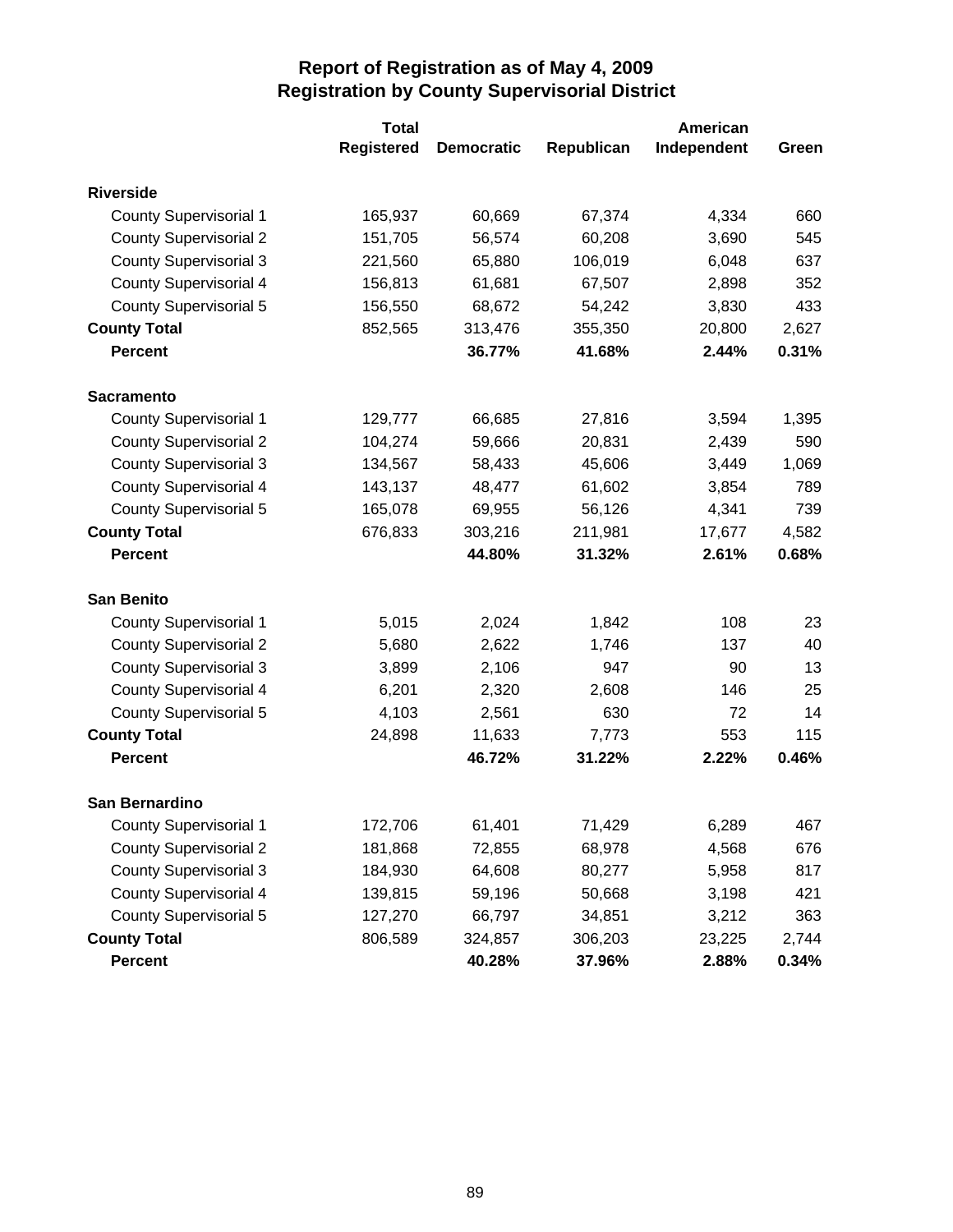|                               | Peace and   |         |       | <b>Decline to</b> |  |
|-------------------------------|-------------|---------|-------|-------------------|--|
|                               | Libertarian | Freedom | Other | <b>State</b>      |  |
| <b>Riverside</b>              |             |         |       |                   |  |
| <b>County Supervisorial 1</b> | 860         | 520     | 1,514 | 30,006            |  |
| <b>County Supervisorial 2</b> | 826         | 507     | 1,283 | 28,072            |  |
| <b>County Supervisorial 3</b> | 942         | 374     | 2,003 | 39,657            |  |
| <b>County Supervisorial 4</b> | 453         | 215     | 1,177 | 22,530            |  |
| <b>County Supervisorial 5</b> | 708         | 495     | 1,338 | 26,832            |  |
| <b>County Total</b>           | 3,789       | 2,111   | 7,315 | 147,097           |  |
| <b>Percent</b>                | 0.44%       | 0.25%   | 0.86% | 17.25%            |  |
| <b>Sacramento</b>             |             |         |       |                   |  |
| <b>County Supervisorial 1</b> | 688         | 943     | 338   | 28,318            |  |
| <b>County Supervisorial 2</b> | 326         | 898     | 220   | 19,304            |  |
| <b>County Supervisorial 3</b> | 663         | 500     | 286   | 24,561            |  |
| <b>County Supervisorial 4</b> | 762         | 365     | 317   | 26,971            |  |
| <b>County Supervisorial 5</b> | 625         | 692     | 331   | 32,269            |  |
| <b>County Total</b>           | 3,064       | 3,398   | 1,492 | 131,423           |  |
| <b>Percent</b>                | 0.45%       | 0.50%   | 0.22% | 19.42%            |  |
| <b>San Benito</b>             |             |         |       |                   |  |
| <b>County Supervisorial 1</b> | 22          | 13      | 33    | 950               |  |
| <b>County Supervisorial 2</b> | 30          | 11      | 24    | 1,070             |  |
| <b>County Supervisorial 3</b> | 16          | 6       | 20    | 701               |  |
| <b>County Supervisorial 4</b> | 21          | 9       | 26    | 1,046             |  |
| <b>County Supervisorial 5</b> | 12          | 19      | 17    | 778               |  |
| <b>County Total</b>           | 101         | 58      | 120   | 4,545             |  |
| <b>Percent</b>                | 0.41%       | 0.23%   | 0.48% | 18.25%            |  |
| <b>San Bernardino</b>         |             |         |       |                   |  |
| <b>County Supervisorial 1</b> | 927         | 456     | 751   | 30,986            |  |
| <b>County Supervisorial 2</b> | 760         | 525     | 640   | 32,866            |  |
| <b>County Supervisorial 3</b> | 973         | 448     | 905   | 30,944            |  |
| <b>County Supervisorial 4</b> | 549         | 429     | 520   | 24,834            |  |
| <b>County Supervisorial 5</b> | 416         | 575     | 516   | 20,540            |  |
| <b>County Total</b>           | 3,625       | 2,433   | 3,332 | 140,170           |  |
| <b>Percent</b>                | 0.45%       | 0.30%   | 0.41% | 17.38%            |  |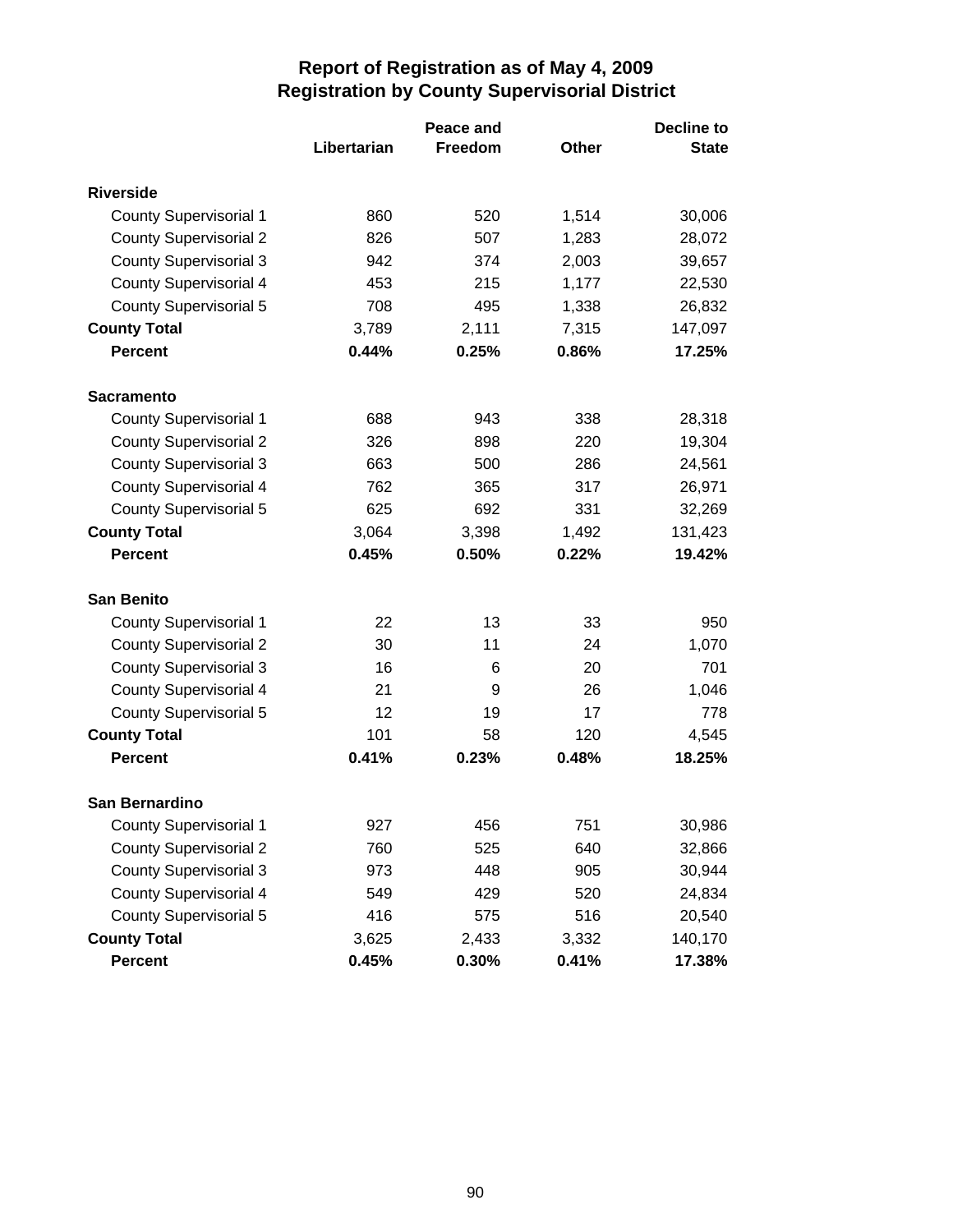|                                | <b>Total</b>      |                   |            | American    |       |
|--------------------------------|-------------------|-------------------|------------|-------------|-------|
|                                | <b>Registered</b> | <b>Democratic</b> | Republican | Independent | Green |
| San Diego                      |                   |                   |            |             |       |
| <b>County Supervisorial 1</b>  | 263,335           | 114,552           | 75,346     | 5,858       | 1,243 |
| <b>County Supervisorial 2</b>  | 296,349           | 93,923            | 128,768    | 8,270       | 1,211 |
| <b>County Supervisorial 3</b>  | 329,276           | 108,006           | 124,708    | 8,004       | 1,598 |
| <b>County Supervisorial 4</b>  | 290,872           | 133,182           | 72,459     | 7,052       | 2,139 |
| <b>County Supervisorial 5</b>  | 294,499           | 85,893            | 129,625    | 8,331       | 1,252 |
| <b>County Total</b>            | 1,474,331         | 535,556           | 530,906    | 37,515      | 7,443 |
| <b>Percent</b>                 |                   | 36.33%            | 36.01%     | 2.54%       | 0.50% |
| <b>San Francisco</b>           |                   |                   |            |             |       |
| <b>County Supervisorial 1</b>  | 39,689            | 20,872            | 4,158      | 627         | 742   |
| <b>County Supervisorial 2</b>  | 47,665            | 23,945            | 9,071      | 967         | 457   |
| <b>County Supervisorial 3</b>  | 38,053            | 19,096            | 4,131      | 683         | 560   |
| <b>County Supervisorial 4</b>  | 38,526            | 18,828            | 4,223      | 625         | 623   |
| <b>County Supervisorial 5</b>  | 50,154            | 30,551            | 2,660      | 869         | 1,573 |
| County Supervisorial 6         | 44,591            | 25,048            | 3,387      | 914         | 1,029 |
| <b>County Supervisorial 7</b>  | 42,792            | 23,633            | 6,166      | 715         | 561   |
| <b>County Supervisorial 8</b>  | 53,658            | 35,709            | 2,948      | 630         | 1,425 |
| <b>County Supervisorial 9</b>  | 35,945            | 21,956            | 1,852      | 467         | 1,257 |
| <b>County Supervisorial 10</b> | 38,450            | 23,852            | 2,160      | 728         | 492   |
| <b>County Supervisorial 11</b> | 35,658            | 20,142            | 2,782      | 569         | 440   |
| <b>County Total</b>            | 465,181           | 263,632           | 43,538     | 7,794       | 9,159 |
| <b>Percent</b>                 |                   | 56.67%            | 9.36%      | 1.68%       | 1.97% |
| San Joaquin                    |                   |                   |            |             |       |
| <b>County Supervisorial 1</b>  | 40,423            | 23,380            | 10,538     | 728         | 97    |
| <b>County Supervisorial 2</b>  | 44,297            | 20,859            | 16,065     | 865         | 169   |
| <b>County Supervisorial 3</b>  | 57,653            | 25,909            | 21,467     | 1,202       | 147   |
| <b>County Supervisorial 4</b>  | 61,637            | 20,003            | 31,205     | 1,481       | 176   |
| County Supervisorial 5         | 64,650            | 26,047            | 24,955     | 1,566       | 162   |
| <b>County Total</b>            | 268,660           | 116,198           | 104,230    | 5,842       | 751   |
| <b>Percent</b>                 |                   | 43.25%            | 38.80%     | 2.17%       | 0.28% |
| San Luis Obispo                |                   |                   |            |             |       |
| <b>County Supervisorial 1</b>  | 31,416            | 9,053             | 15,538     | 724         | 173   |
| <b>County Supervisorial 2</b>  | 32,798            | 13,636            | 10,651     | 669         | 470   |
| <b>County Supervisorial 3</b>  | 30,347            | 12,021            | 10,624     | 620         | 366   |
| <b>County Supervisorial 4</b>  | 32,362            | 11,416            | 13,827     | 729         | 189   |
| <b>County Supervisorial 5</b>  | 29,591            | 10,125            | 11,938     | 616         | 327   |
| <b>County Total</b>            | 156,514           | 56,251            | 62,578     | 3,358       | 1,525 |
| <b>Percent</b>                 |                   | 35.94%            | 39.98%     | 2.15%       | 0.97% |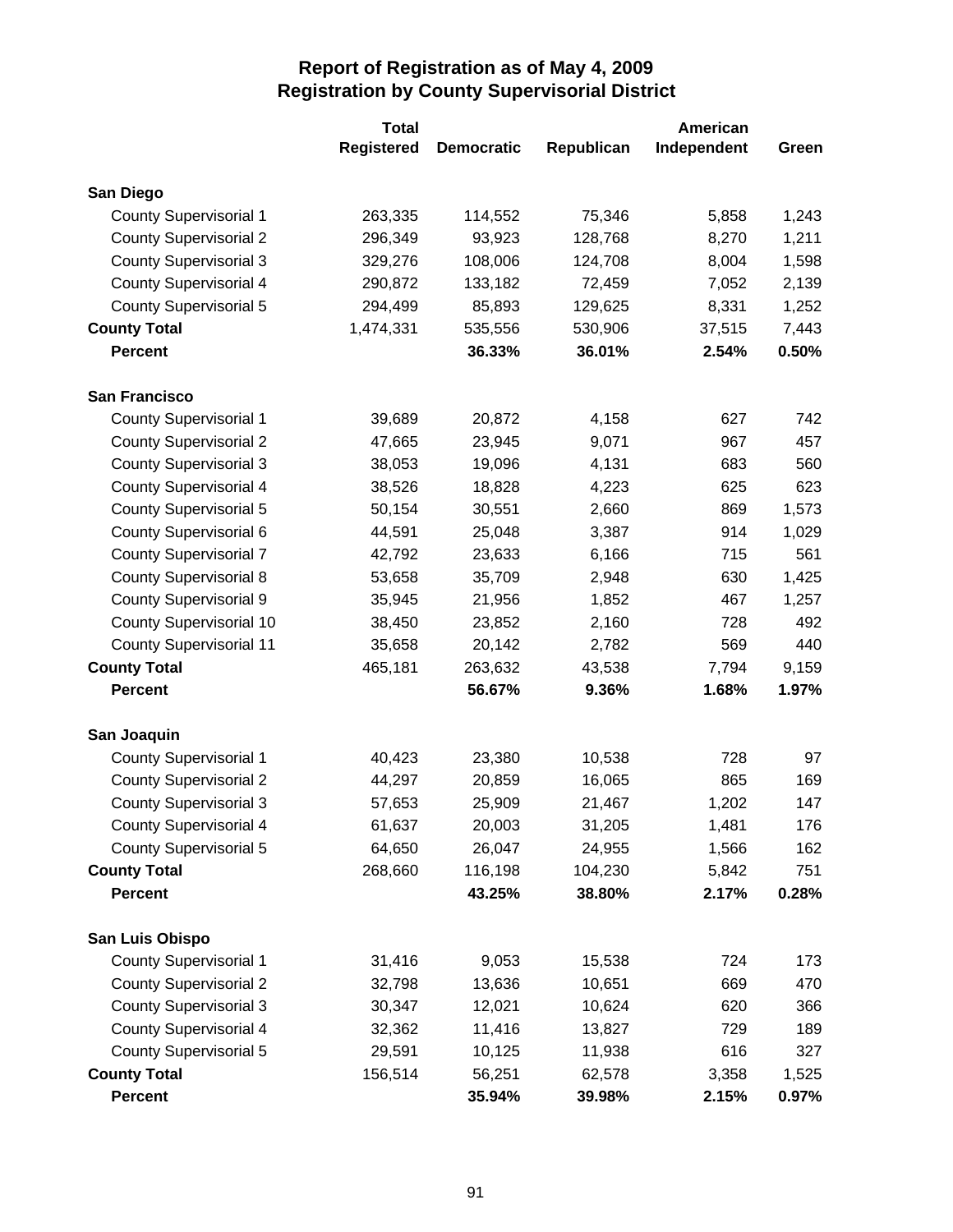|                                |             | Peace and      |              | <b>Decline to</b> |  |
|--------------------------------|-------------|----------------|--------------|-------------------|--|
|                                | Libertarian | <b>Freedom</b> | <b>Other</b> | <b>State</b>      |  |
| San Diego                      |             |                |              |                   |  |
| <b>County Supervisorial 1</b>  | 1,276       | 827            | 1,478        | 62,755            |  |
| <b>County Supervisorial 2</b>  | 1,804       | 537            | 1,849        | 59,987            |  |
| <b>County Supervisorial 3</b>  | 1,914       | 499            | 1,557        | 82,990            |  |
| <b>County Supervisorial 4</b>  | 1,935       | 750            | 1,758        | 71,597            |  |
| <b>County Supervisorial 5</b>  | 1,731       | 513            | 1,289        | 65,865            |  |
| <b>County Total</b>            | 8,660       | 3,126          | 7,931        | 343,194           |  |
| <b>Percent</b>                 | 0.59%       | 0.21%          | 0.54%        | 23.28%            |  |
| <b>San Francisco</b>           |             |                |              |                   |  |
| <b>County Supervisorial 1</b>  | 195         | 114            | 69           | 12,912            |  |
| <b>County Supervisorial 2</b>  | 248         | 54             | 76           | 12,847            |  |
| <b>County Supervisorial 3</b>  | 233         | 100            | 63           | 13,187            |  |
| <b>County Supervisorial 4</b>  | 160         | 119            | 84           | 13,864            |  |
| <b>County Supervisorial 5</b>  | 278         | 191            | 114          | 13,918            |  |
| <b>County Supervisorial 6</b>  | 297         | 217            | 71           | 13,628            |  |
| <b>County Supervisorial 7</b>  | 193         | 89             | 82           | 11,353            |  |
| <b>County Supervisorial 8</b>  | 273         | 131            | 96           | 12,446            |  |
| <b>County Supervisorial 9</b>  | 156         | 183            | 78           | 9,996             |  |
| <b>County Supervisorial 10</b> | 144         | 180            | 120          | 10,774            |  |
| <b>County Supervisorial 11</b> | 118         | 154            | 82           | 11,371            |  |
| <b>County Total</b>            | 2,295       | 1,532          | 935          | 136,296           |  |
| <b>Percent</b>                 | 0.49%       | 0.33%          | 0.20%        | 29.30%            |  |
| San Joaquin                    |             |                |              |                   |  |
| <b>County Supervisorial 1</b>  | 102         | 137            | 217          | 5,224             |  |
| <b>County Supervisorial 2</b>  | 151         | 119            | 300          | 5,769             |  |
| <b>County Supervisorial 3</b>  | 189         | 133            | 436          | 8,170             |  |
| <b>County Supervisorial 4</b>  | 223         | 117            | 433          | 7,999             |  |
| <b>County Supervisorial 5</b>  | 245         | 100            | 522          | 11,053            |  |
| <b>County Total</b>            | 910         | 606            | 1,908        | 38,215            |  |
| <b>Percent</b>                 | 0.34%       | 0.23%          | 0.71%        | 14.22%            |  |
| San Luis Obispo                |             |                |              |                   |  |
| <b>County Supervisorial 1</b>  | 169         | 65             | 418          | 5,276             |  |
| <b>County Supervisorial 2</b>  | 211         | 75             | 584          | 6,502             |  |
| <b>County Supervisorial 3</b>  | 209         | 51             | 500          | 5,956             |  |
| <b>County Supervisorial 4</b>  | 166         | 64             | 497          | 5,474             |  |
| <b>County Supervisorial 5</b>  | 222         | 63             | 460          | 5,840             |  |
| <b>County Total</b>            | 977         | 318            | 2,459        | 29,048            |  |
| <b>Percent</b>                 | 0.62%       | 0.20%          | 1.57%        | 18.56%            |  |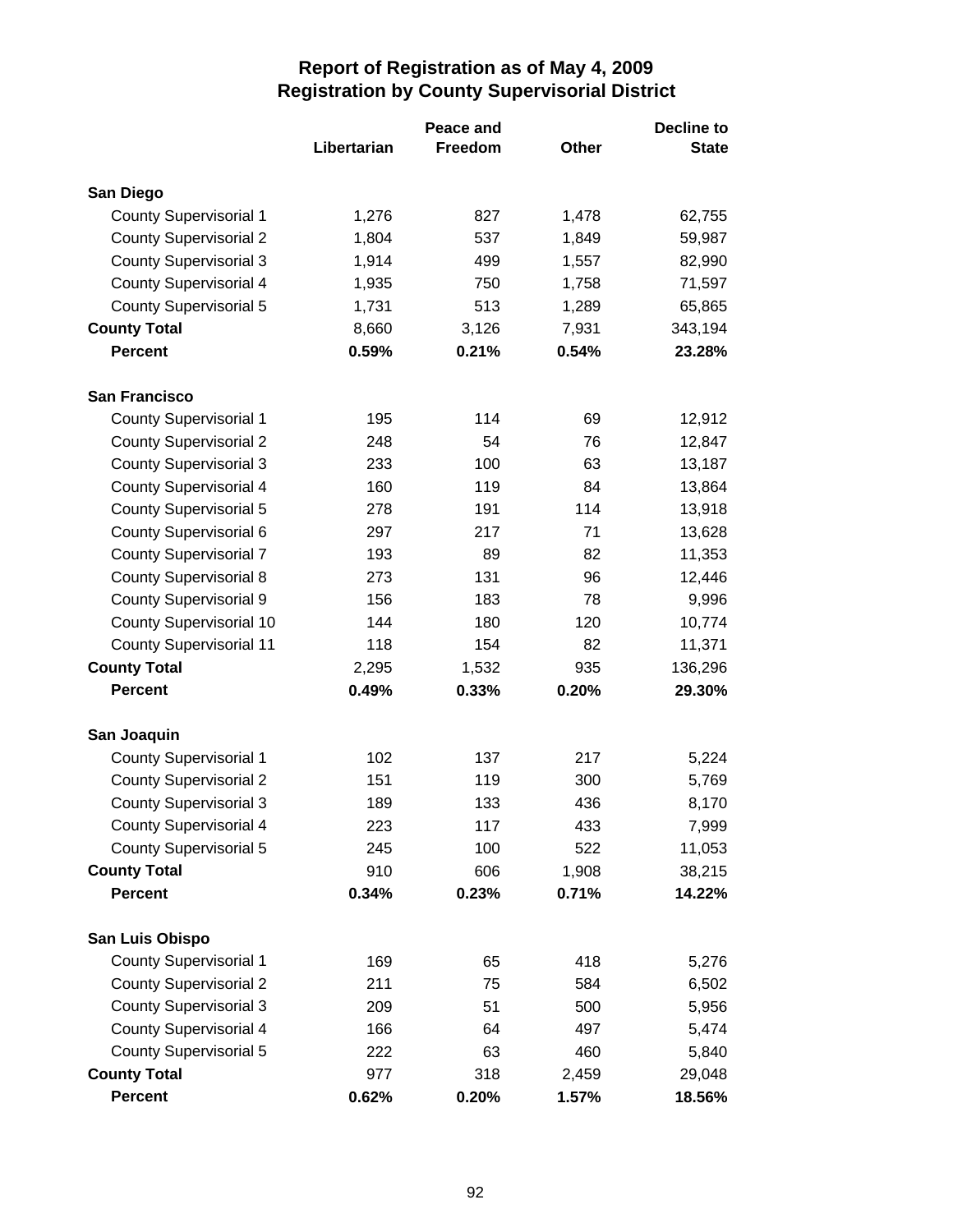|                               | <b>Total</b>      |                   |            | American    |       |
|-------------------------------|-------------------|-------------------|------------|-------------|-------|
|                               | <b>Registered</b> | <b>Democratic</b> | Republican | Independent | Green |
| <b>San Mateo</b>              |                   |                   |            |             |       |
| <b>County Supervisorial 1</b> | 73,108            | 37,456            | 16,216     | 1,452       | 475   |
| <b>County Supervisorial 2</b> | 76,341            | 38,357            | 16,693     | 1,489       | 497   |
| <b>County Supervisorial 3</b> | 89,378            | 43,672            | 21,839     | 1,876       | 943   |
| <b>County Supervisorial 4</b> | 61,801            | 33,023            | 13,509     | 1,063       | 505   |
| <b>County Supervisorial 5</b> | 60,154            | 33,947            | 8,194      | 1,036       | 353   |
| <b>County Total</b>           | 360,782           | 186,455           | 76,451     | 6,916       | 2,773 |
| <b>Percent</b>                |                   | 51.68%            | 21.19%     | 1.92%       | 0.77% |
| Santa Barbara                 |                   |                   |            |             |       |
| <b>County Supervisorial 1</b> | 39,439            | 19,977            | 9,436      | 741         | 554   |
| <b>County Supervisorial 2</b> | 49,378            | 23,248            | 14,344     | 841         | 598   |
| <b>County Supervisorial 3</b> | 45,596            | 19,400            | 14,139     | 938         | 369   |
| <b>County Supervisorial 4</b> | 37,952            | 12,763            | 17,194     | 967         | 120   |
| <b>County Supervisorial 5</b> | 27,729            | 11,232            | 10,228     | 639         | 65    |
| <b>County Total</b>           | 200,094           | 86,620            | 65,341     | 4,126       | 1,706 |
| <b>Percent</b>                |                   | 43.29%            | 32.66%     | 2.06%       | 0.85% |
| <b>Santa Clara</b>            |                   |                   |            |             |       |
| <b>County Supervisorial 1</b> | 175,713           | 77,411            | 52,370     | 3,842       | 889   |
| <b>County Supervisorial 2</b> | 114,091           | 61,236            | 19,628     | 2,395       | 745   |
| <b>County Supervisorial 3</b> | 146,059           | 66,231            | 30,727     | 2,729       | 616   |
| <b>County Supervisorial 4</b> | 163,417           | 77,577            | 40,030     | 3,552       | 1,089 |
| <b>County Supervisorial 5</b> | 189,895           | 83,832            | 45,630     | 2,496       | 1,258 |
| <b>County Total</b>           | 789,175           | 366,287           | 188,385    | 15,014      | 4,597 |
| <b>Percent</b>                |                   | 46.41%            | 23.87%     | 1.90%       | 0.58% |
| <b>Santa Cruz</b>             |                   |                   |            |             |       |
| <b>County Supervisorial 1</b> | 31,106            | 16,546            | 6,201      | 645         | 660   |
| <b>County Supervisorial 2</b> | 31,268            | 16,364            | 7,275      | 581         | 478   |
| <b>County Supervisorial 3</b> | 34,351            | 20,992            | 3,354      | 550         | 1,145 |
| <b>County Supervisorial 4</b> | 17,312            | 10,889            | 2,716      | 274         | 143   |
| <b>County Supervisorial 5</b> | 33,017            | 16,233            | 7,283      | 809         | 807   |
| <b>County Total</b>           | 147,054           | 81,024            | 26,829     | 2,859       | 3,233 |
| <b>Percent</b>                |                   | 55.10%            | 18.24%     | 1.94%       | 2.20% |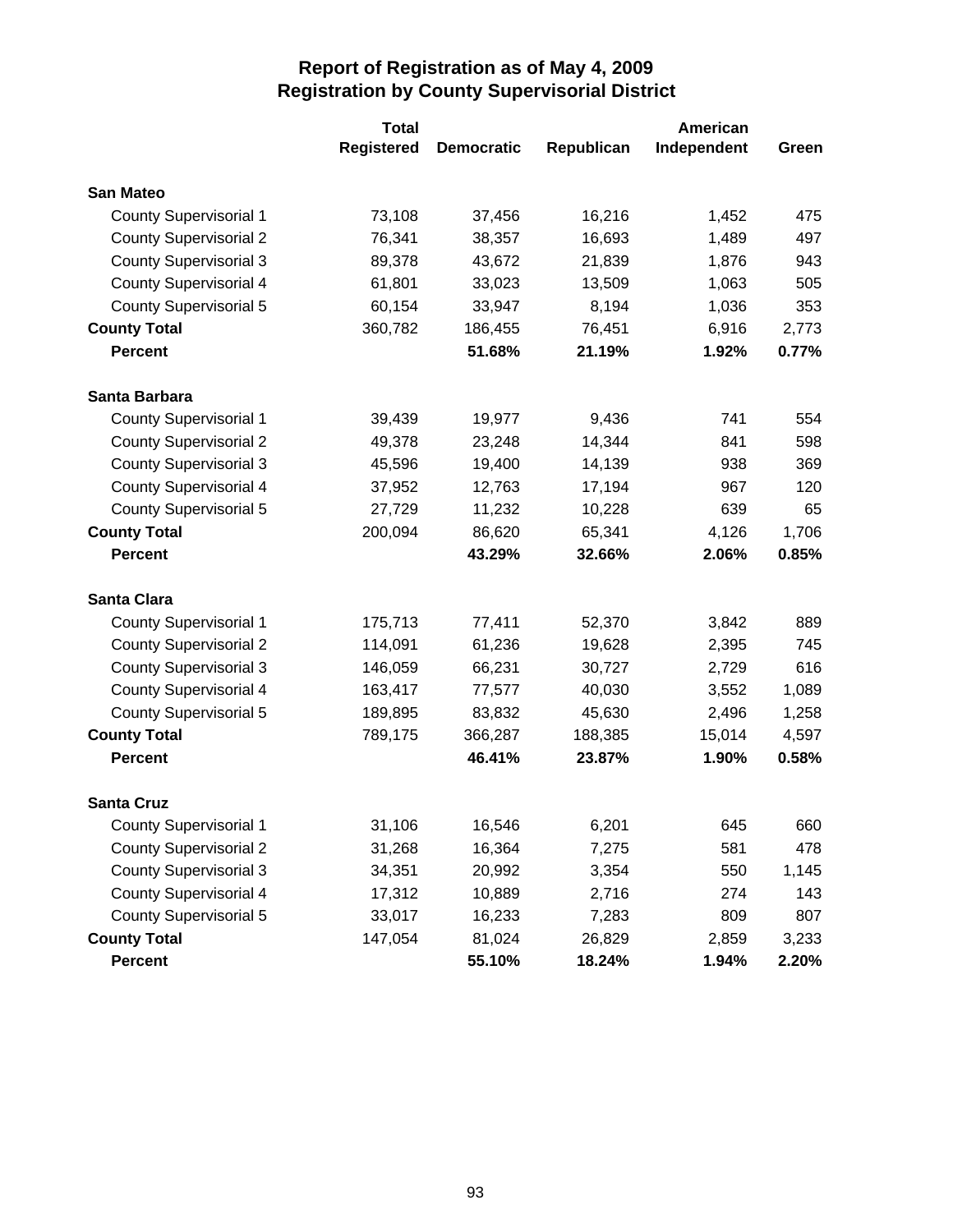|                               | Peace and   |         |              | <b>Decline to</b> |
|-------------------------------|-------------|---------|--------------|-------------------|
|                               | Libertarian | Freedom | <b>Other</b> | <b>State</b>      |
| <b>San Mateo</b>              |             |         |              |                   |
| <b>County Supervisorial 1</b> | 259         | 133     | 190          | 16,927            |
| <b>County Supervisorial 2</b> | 320         | 115     | 233          | 18,637            |
| <b>County Supervisorial 3</b> | 487         | 139     | 327          | 20,095            |
| <b>County Supervisorial 4</b> | 304         | 147     | 195          | 13,055            |
| <b>County Supervisorial 5</b> | 152         | 160     | 169          | 16,143            |
| <b>County Total</b>           | 1,522       | 694     | 1,114        | 84,857            |
| <b>Percent</b>                | 0.42%       | 0.19%   | 0.31%        | 23.52%            |
| Santa Barbara                 |             |         |              |                   |
| <b>County Supervisorial 1</b> | 216         | 82      | 525          | 7,908             |
| <b>County Supervisorial 2</b> | 272         | 79      | 567          | 9,429             |
| <b>County Supervisorial 3</b> | 293         | 63      | 482          | 9,912             |
| <b>County Supervisorial 4</b> | 162         | 76      | 368          | 6,302             |
| <b>County Supervisorial 5</b> | 133         | 76      | 315          | 5,041             |
| <b>County Total</b>           | 1,076       | 376     | 2,257        | 38,592            |
| <b>Percent</b>                | 0.54%       | 0.19%   | 1.13%        | 19.29%            |
| <b>Santa Clara</b>            |             |         |              |                   |
| <b>County Supervisorial 1</b> | 817         | 347     | 351          | 39,686            |
| <b>County Supervisorial 2</b> | 632         | 487     | 258          | 28,710            |
| <b>County Supervisorial 3</b> | 625         | 418     | 338          | 44,375            |
| <b>County Supervisorial 4</b> | 1,001       | 372     | 432          | 39,364            |
| <b>County Supervisorial 5</b> | 932         | 212     | 428          | 55,107            |
| <b>County Total</b>           | 4,007       | 1,836   | 1,807        | 207,242           |
| <b>Percent</b>                | 0.51%       | 0.23%   | 0.23%        | 26.26%            |
| <b>Santa Cruz</b>             |             |         |              |                   |
| <b>County Supervisorial 1</b> | 237         | 87      | 1,304        | 5,426             |
| <b>County Supervisorial 2</b> | 211         | 83      | 1,194        | 5,082             |
| <b>County Supervisorial 3</b> | 243         | 112     | 1,313        | 6,642             |
| <b>County Supervisorial 4</b> | 51          | 72      | 832          | 2,335             |
| <b>County Supervisorial 5</b> | 384         | 88      | 1,331        | 6,082             |
| <b>County Total</b>           | 1,126       | 442     | 5,974        | 25,567            |
| <b>Percent</b>                | 0.77%       | 0.30%   | 4.06%        | 17.39%            |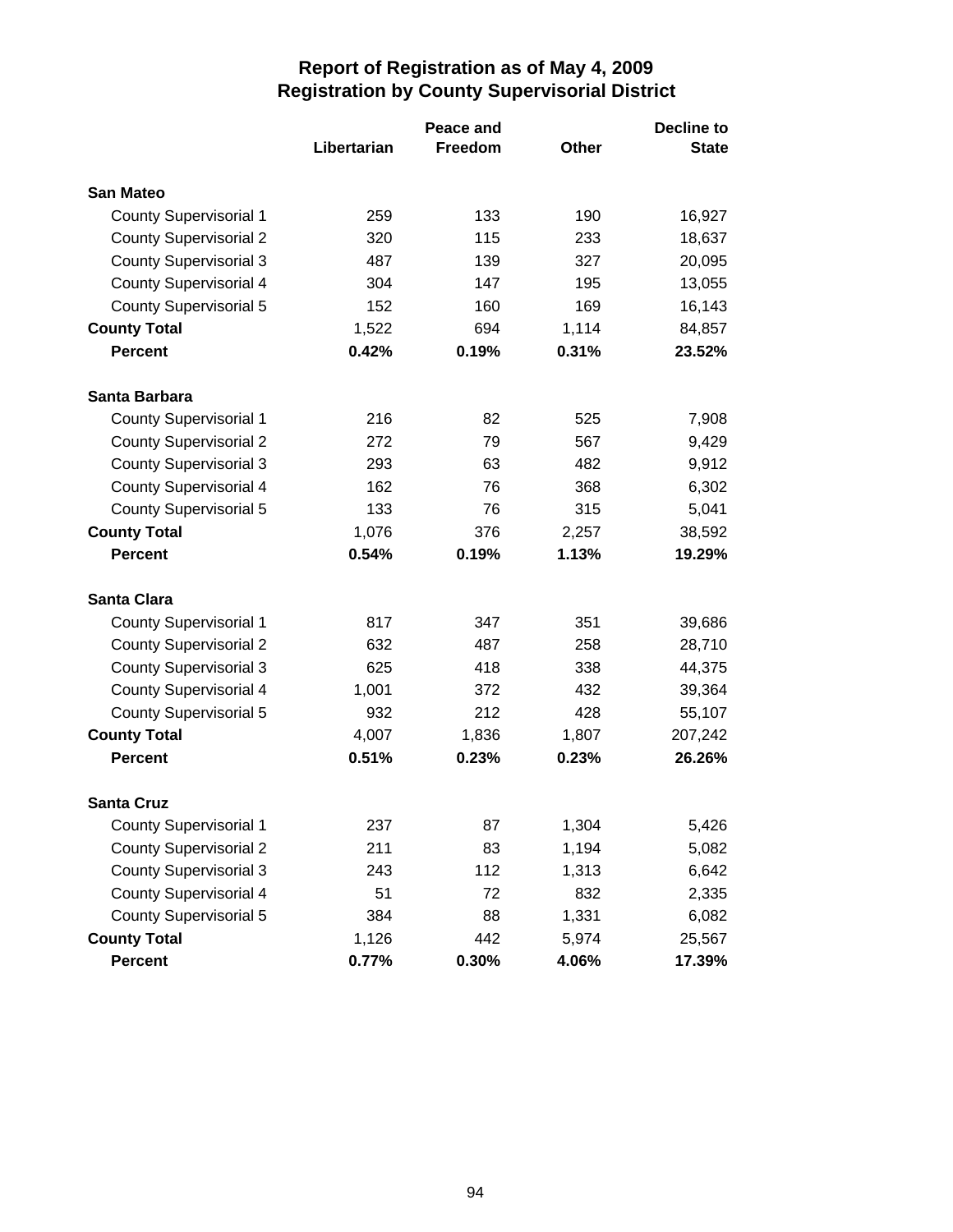|                               | <b>Total</b>      |                   |            | American    |                |
|-------------------------------|-------------------|-------------------|------------|-------------|----------------|
|                               | <b>Registered</b> | <b>Democratic</b> | Republican | Independent | Green          |
| <b>Shasta</b>                 |                   |                   |            |             |                |
| <b>County Supervisorial 1</b> | 19,160            | 5,857             | 8,740      | 522         | 130            |
| <b>County Supervisorial 2</b> | 18,960            | 5,795             | 8,793      | 568         | 113            |
| <b>County Supervisorial 3</b> | 18,365            | 5,266             | 9,050      | 516         | 77             |
| <b>County Supervisorial 4</b> | 19,474            | 5,718             | 9,279      | 541         | 113            |
| <b>County Supervisorial 5</b> | 19,959            | 5,878             | 9,875      | 581         | 59             |
| <b>County Total</b>           | 95,918            | 28,514            | 45,737     | 2,728       | 492            |
| <b>Percent</b>                |                   | 29.73%            | 47.68%     | 2.84%       | 0.51%          |
| <b>Sierra</b>                 |                   |                   |            |             |                |
| <b>County Supervisorial 1</b> | 527               | 161               | 220        | 19          | 12             |
| <b>County Supervisorial 2</b> | 447               | 159               | 188        | 14          | $\overline{2}$ |
| <b>County Supervisorial 3</b> | 472               | 146               | 213        | 17          | 3              |
| <b>County Supervisorial 4</b> | 381               | 120               | 176        | 16          | 3              |
| <b>County Supervisorial 5</b> | 429               | 120               | 167        | 23          | 8              |
| <b>County Total</b>           | 2,256             | 706               | 964        | 89          | 28             |
| <b>Percent</b>                |                   | 31.29%            | 42.73%     | 3.95%       | 1.24%          |
| <b>Siskiyou</b>               |                   |                   |            |             |                |
| <b>County Supervisorial 1</b> | 4,478             | 1,410             | 2,070      | 184         | 20             |
| <b>County Supervisorial 2</b> | 5,564             | 2,416             | 1,704      | 191         | 71             |
| <b>County Supervisorial 3</b> | 5,430             | 2,109             | 2,068      | 171         | 35             |
| <b>County Supervisorial 4</b> | 5,515             | 1,783             | 2,531      | 185         | 16             |
| <b>County Supervisorial 5</b> | 5,251             | 1,510             | 2,445      | 204         | 36             |
| <b>County Total</b>           | 26,238            | 9,228             | 10,818     | 935         | 178            |
| <b>Percent</b>                |                   | 35.17%            | 41.23%     | 3.56%       | 0.68%          |
| <b>Solano</b>                 |                   |                   |            |             |                |
| <b>County Supervisorial 1</b> | 36,101            | 22,546            | 5,420      | 667         | 176            |
| <b>County Supervisorial 2</b> | 43,286            | 23,234            | 9,728      | 983         | 218            |
| <b>County Supervisorial 3</b> | 35,289            | 18,382            | 8,533      | 793         | 116            |
| <b>County Supervisorial 4</b> | 34,845            | 15,114            | 11,593     | 876         | 127            |
| <b>County Supervisorial 5</b> | 42,833            | 18,341            | 14,346     | 1,060       | 132            |
| <b>County Total</b>           | 192,354           | 97,617            | 49,620     | 4,379       | 769            |
| Percent                       |                   | 50.75%            | 25.80%     | 2.28%       | 0.40%          |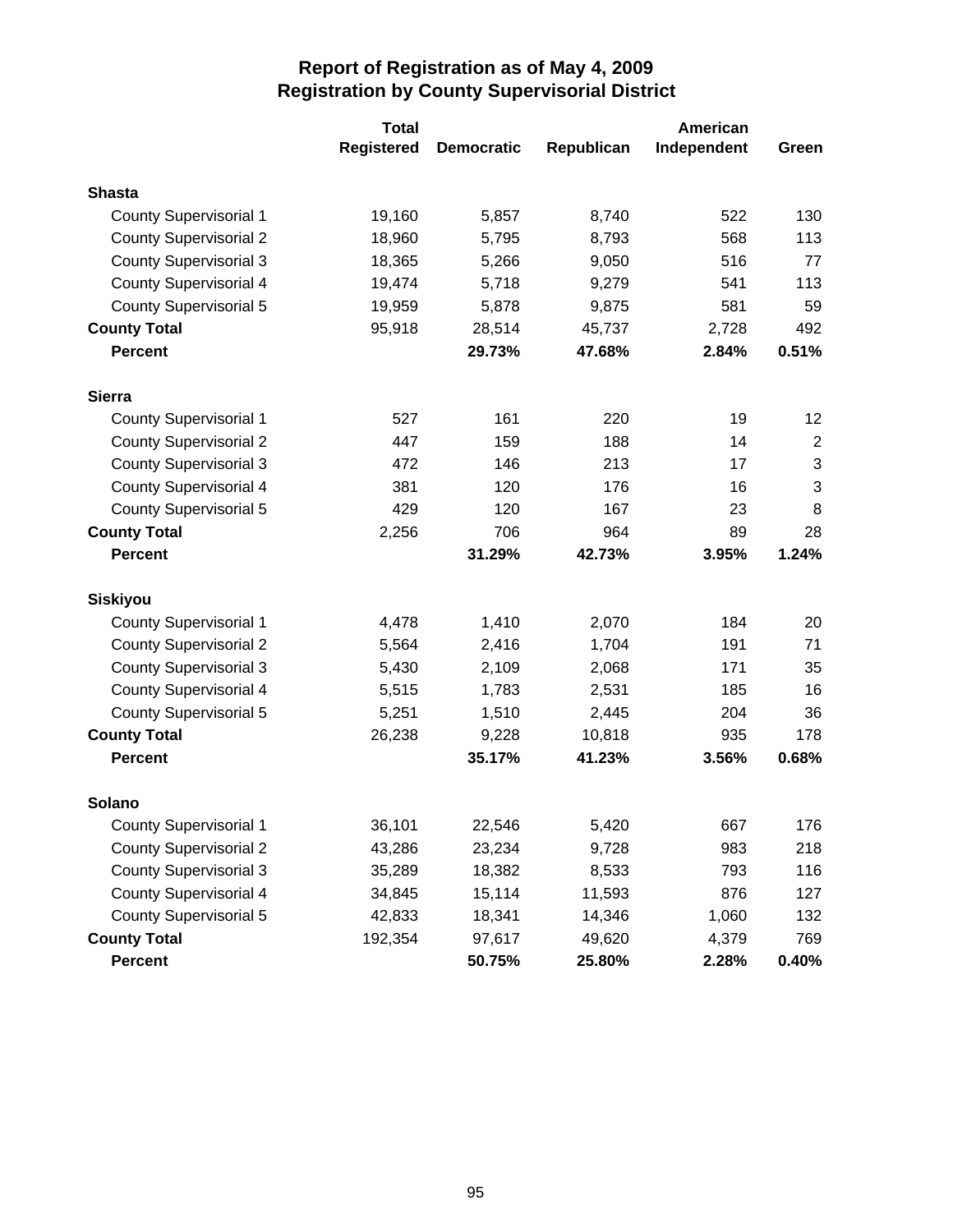|                               | Peace and   |         |                | <b>Decline to</b> |
|-------------------------------|-------------|---------|----------------|-------------------|
|                               | Libertarian | Freedom | <b>Other</b>   | <b>State</b>      |
| <b>Shasta</b>                 |             |         |                |                   |
| <b>County Supervisorial 1</b> | 115         | 39      | 53             | 3,704             |
| <b>County Supervisorial 2</b> | 120         | 41      | 63             | 3,467             |
| <b>County Supervisorial 3</b> | 102         | 44      | 49             | 3,261             |
| <b>County Supervisorial 4</b> | 130         | 57      | 49             | 3,587             |
| <b>County Supervisorial 5</b> | 115         | 40      | 57             | 3,354             |
| <b>County Total</b>           | 582         | 221     | 271            | 17,373            |
| <b>Percent</b>                | 0.61%       | 0.23%   | 0.28%          | 18.11%            |
| <b>Sierra</b>                 |             |         |                |                   |
| <b>County Supervisorial 1</b> | 9           | 0       | 12             | 94                |
| <b>County Supervisorial 2</b> | 2           | 1       | 6              | 75                |
| <b>County Supervisorial 3</b> | 5           | 2       | 8              | 78                |
| <b>County Supervisorial 4</b> | 2           | 0       | 2              | 62                |
| <b>County Supervisorial 5</b> | 3           | 1       | $\overline{7}$ | 100               |
| <b>County Total</b>           | 21          | 4       | 35             | 409               |
| <b>Percent</b>                | 0.93%       | 0.18%   | 1.55%          | 18.13%            |
| <b>Siskiyou</b>               |             |         |                |                   |
| <b>County Supervisorial 1</b> | 33          | 8       | 6              | 747               |
| <b>County Supervisorial 2</b> | 44          | 20      | 22             | 1,096             |
| <b>County Supervisorial 3</b> | 46          | 11      | 14             | 976               |
| <b>County Supervisorial 4</b> | 36          | 12      | 3              | 949               |
| <b>County Supervisorial 5</b> | 72          | 17      | $\overline{7}$ | 960               |
| <b>County Total</b>           | 231         | 68      | 52             | 4,728             |
| <b>Percent</b>                | 0.88%       | 0.26%   | 0.20%          | 18.02%            |
| <b>Solano</b>                 |             |         |                |                   |
| <b>County Supervisorial 1</b> | 100         | 87      | 145            | 6,960             |
| <b>County Supervisorial 2</b> | 188         | 102     | 218            | 8,615             |
| <b>County Supervisorial 3</b> | 127         | 80      | 164            | 7,094             |
| <b>County Supervisorial 4</b> | 140         | 51      | 133            | 6,811             |
| <b>County Supervisorial 5</b> | 172         | 65      | 176            | 8,541             |
| <b>County Total</b>           | 727         | 385     | 836            | 38,021            |
| Percent                       | 0.38%       | 0.20%   | 0.43%          | 19.77%            |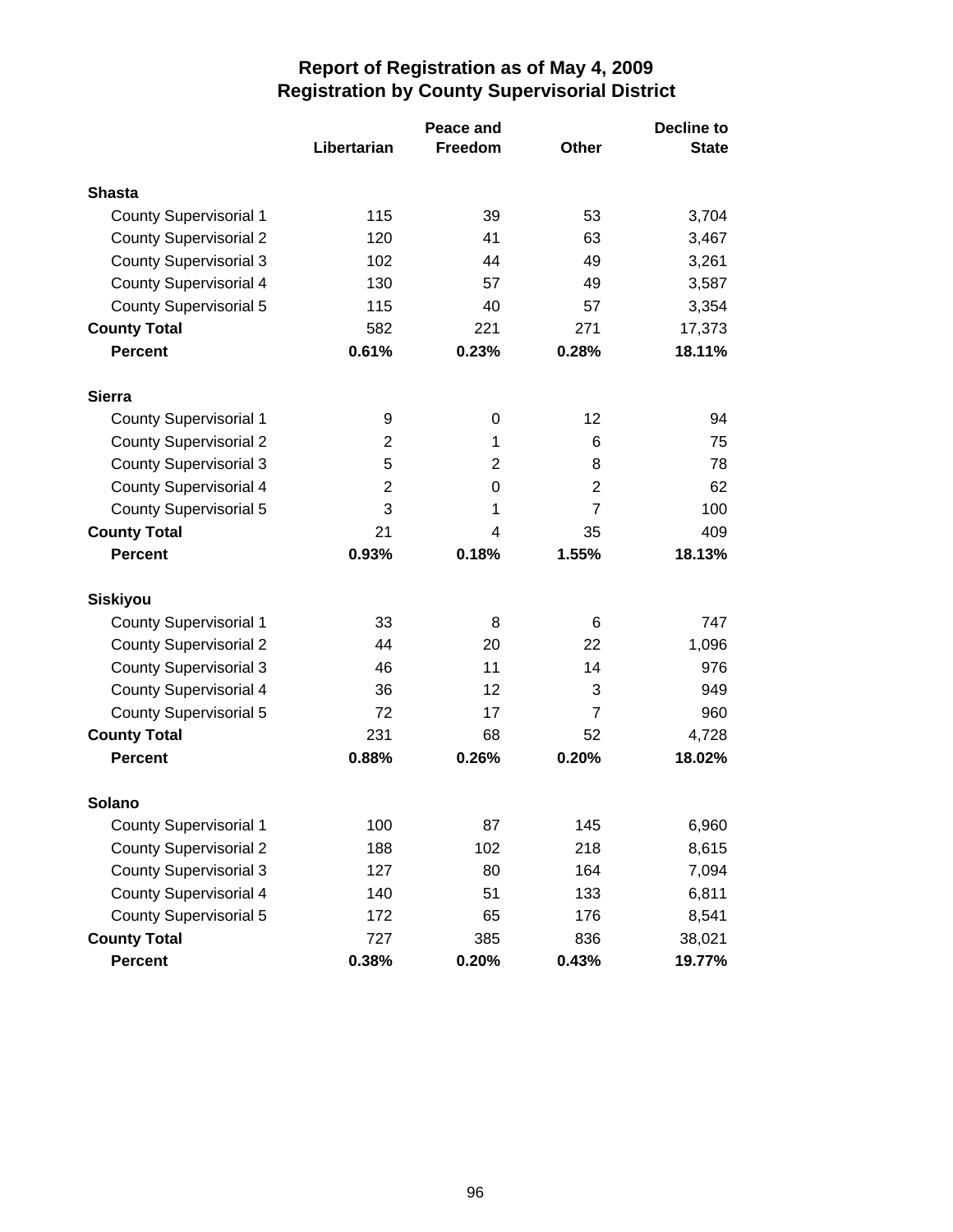|                               | <b>Total</b>      |                   |            | <b>American</b> |       |
|-------------------------------|-------------------|-------------------|------------|-----------------|-------|
|                               | <b>Registered</b> | <b>Democratic</b> | Republican | Independent     | Green |
| Sonoma                        |                   |                   |            |                 |       |
| <b>County Supervisorial 1</b> | 56,664            | 28,965            | 15,043     | 1,026           | 784   |
| <b>County Supervisorial 2</b> | 52,041            | 27,099            | 11,917     | 1,047           | 968   |
| <b>County Supervisorial 3</b> | 46,385            | 24,594            | 9,878      | 918             | 848   |
| <b>County Supervisorial 4</b> | 49,318            | 24,305            | 13,490     | 966             | 615   |
| <b>County Supervisorial 5</b> | 47,880            | 27,207            | 8,279      | 746             | 1,562 |
| <b>County Total</b>           | 252,288           | 132,170           | 58,607     | 4,703           | 4,777 |
| <b>Percent</b>                |                   | 52.39%            | 23.23%     | 1.86%           | 1.89% |
| <b>Stanislaus</b>             |                   |                   |            |                 |       |
| <b>County Supervisorial 1</b> | 50,797            | 19,484            | 20,973     | 1,198           | 159   |
| <b>County Supervisorial 2</b> | 46,927            | 18,170            | 19,440     | 921             | 166   |
| <b>County Supervisorial 3</b> | 37,225            | 16,609            | 13,071     | 852             | 109   |
| <b>County Supervisorial 4</b> | 47,072            | 19,378            | 18,499     | 1,041           | 170   |
| <b>County Supervisorial 5</b> | 34,857            | 17,151            | 10,732     | 768             | 96    |
| <b>County Total</b>           | 216,878           | 90,792            | 82,715     | 4,780           | 700   |
| <b>Percent</b>                |                   | 41.86%            | 38.14%     | 2.20%           | 0.32% |
| <b>Sutter</b>                 |                   |                   |            |                 |       |
| <b>County Supervisorial 1</b> | 7,405             | 2,795             | 3,152      | 194             | 30    |
| <b>County Supervisorial 2</b> | 4,503             | 1,727             | 1,733      | 189             | 13    |
| <b>County Supervisorial 3</b> | 10,013            | 2,941             | 5,370      | 226             | 28    |
| <b>County Supervisorial 4</b> | 9,514             | 3,448             | 4,230      | 203             | 27    |
| <b>County Supervisorial 5</b> | 9,187             | 2,864             | 4,546      | 242             | 18    |
| <b>County Total</b>           | 40,622            | 13,775            | 19,031     | 1,054           | 116   |
| <b>Percent</b>                |                   | 33.91%            | 46.85%     | 2.59%           | 0.29% |
| <b>Tehama</b>                 |                   |                   |            |                 |       |
| <b>County Supervisorial 1</b> | 7,092             | 2,193             | 3,391      | 281             | 27    |
| <b>County Supervisorial 2</b> | 5,915             | 2,038             | 2,505      | 302             | 21    |
| <b>County Supervisorial 3</b> | 6,501             | 2,004             | 3,058      | 271             | 22    |
| <b>County Supervisorial 4</b> | 5,339             | 1,851             | 2,270      | 241             | 25    |
| <b>County Supervisorial 5</b> | 5,692             | 1,964             | 2,447      | 229             | 25    |
| <b>County Total</b>           | 30,539            | 10,050            | 13,671     | 1,324           | 120   |
| Percent                       |                   | 32.91%            | 44.77%     | 4.34%           | 0.39% |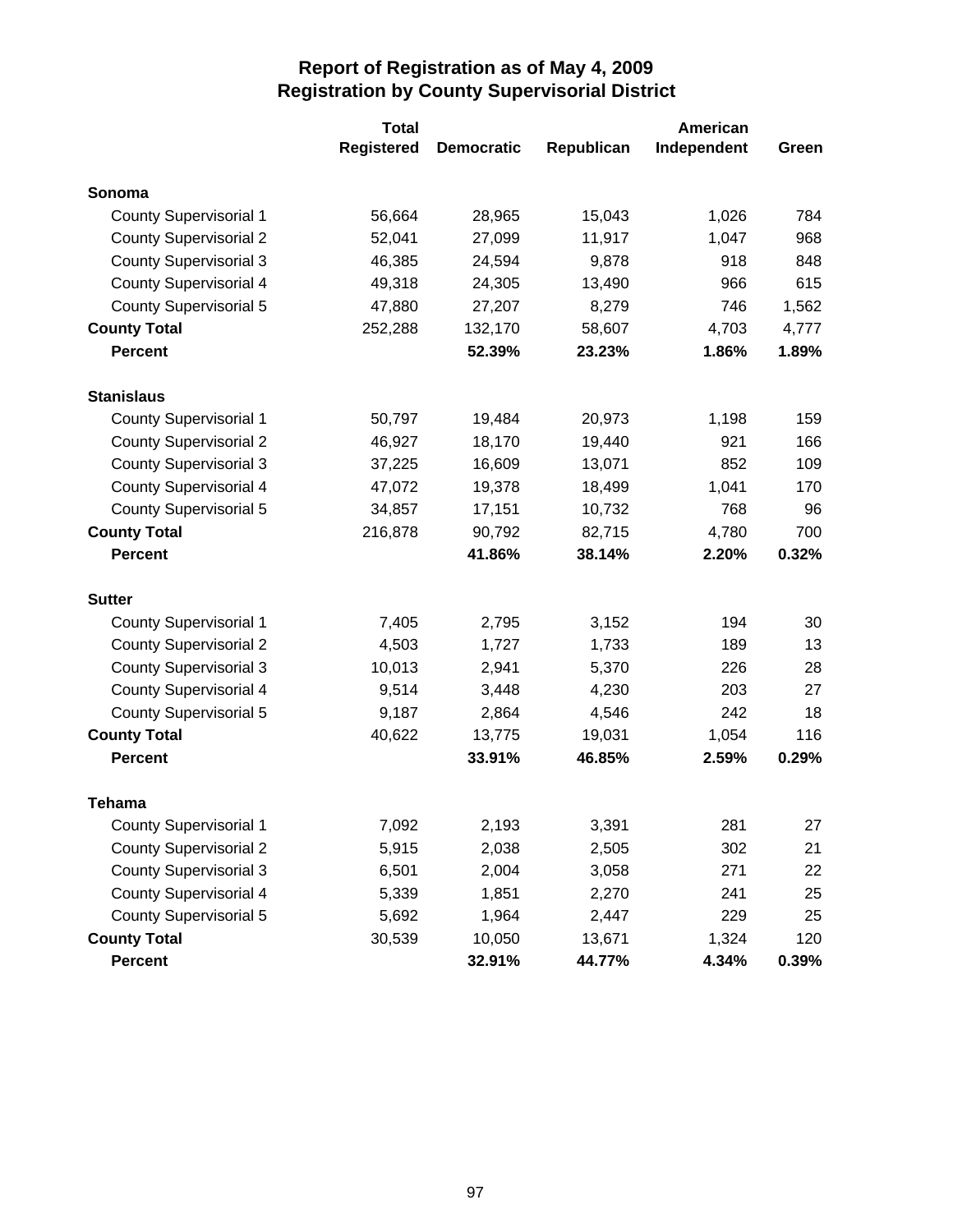|                               |             | <b>Decline to</b> |              |              |
|-------------------------------|-------------|-------------------|--------------|--------------|
|                               | Libertarian | Freedom           | <b>Other</b> | <b>State</b> |
| Sonoma                        |             |                   |              |              |
| <b>County Supervisorial 1</b> | 283         | 97                | 268          | 10,198       |
| <b>County Supervisorial 2</b> | 291         | 104               | 253          | 10,362       |
| <b>County Supervisorial 3</b> | 250         | 126               | 231          | 9,540        |
| <b>County Supervisorial 4</b> | 296         | 107               | 204          | 9,335        |
| <b>County Supervisorial 5</b> | 304         | 168               | 241          | 9,373        |
| <b>County Total</b>           | 1,424       | 602               | 1,197        | 48,808       |
| <b>Percent</b>                | 0.56%       | 0.24%             | 0.47%        | 19.35%       |
| <b>Stanislaus</b>             |             |                   |              |              |
| <b>County Supervisorial 1</b> | 207         | 162               | 549          | 8,065        |
| <b>County Supervisorial 2</b> | 149         | 129               | 495          | 7,457        |
| <b>County Supervisorial 3</b> | 141         | 166               | 386          | 5,891        |
| <b>County Supervisorial 4</b> | 187         | 129               | 582          | 7,086        |
| <b>County Supervisorial 5</b> | 133         | 169               | 323          | 5,485        |
| <b>County Total</b>           | 817         | 755               | 2,335        | 33,984       |
| <b>Percent</b>                | 0.38%       | 0.35%             | 1.08%        | 15.67%       |
| <b>Sutter</b>                 |             |                   |              |              |
| <b>County Supervisorial 1</b> | 27          | 25                | 40           | 1,142        |
| <b>County Supervisorial 2</b> | 35          | 15                | 28           | 763          |
| <b>County Supervisorial 3</b> | 27          | 16                | 41           | 1,364        |
| <b>County Supervisorial 4</b> | 33          | 31                | 44           | 1,498        |
| <b>County Supervisorial 5</b> | 26          | 24                | 44           | 1,423        |
| <b>County Total</b>           | 148         | 111               | 197          | 6,190        |
| <b>Percent</b>                | 0.36%       | 0.27%             | 0.48%        | 15.24%       |
| Tehama                        |             |                   |              |              |
| <b>County Supervisorial 1</b> | 42          | 15                | 22           | 1,121        |
| <b>County Supervisorial 2</b> | 43          | 20                | 27           | 959          |
| <b>County Supervisorial 3</b> | 36          | 19                | 24           | 1,067        |
| <b>County Supervisorial 4</b> | 40          | 21                | 21           | 870          |
| <b>County Supervisorial 5</b> | 48          | 24                | 26           | 929          |
| <b>County Total</b>           | 209         | 99                | 120          | 4,946        |
| <b>Percent</b>                | 0.68%       | 0.32%             | 0.39%        | 16.20%       |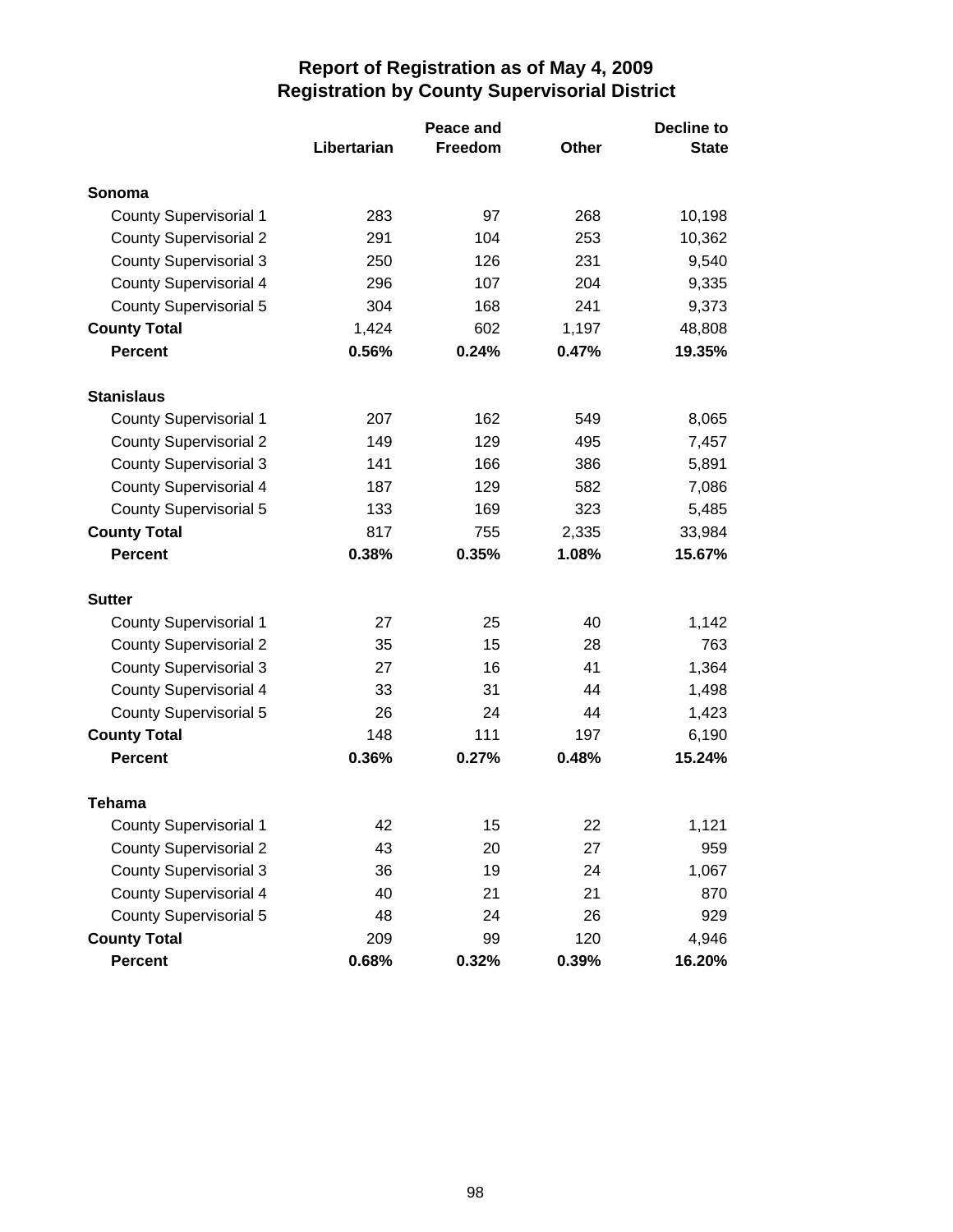|                               | <b>Total</b>      |                   |            | American    |       |
|-------------------------------|-------------------|-------------------|------------|-------------|-------|
|                               | <b>Registered</b> | <b>Democratic</b> | Republican | Independent | Green |
| <b>Trinity</b>                |                   |                   |            |             |       |
| <b>County Supervisorial 1</b> | 1,787             | 645               | 727        | 69          | 17    |
| <b>County Supervisorial 2</b> | 1,672             | 540               | 648        | 80          | 17    |
| <b>County Supervisorial 3</b> | 1,595             | 623               | 514        | 67          | 32    |
| <b>County Supervisorial 4</b> | 1,767             | 661               | 623        | 66          | 32    |
| <b>County Supervisorial 5</b> | 1,589             | 574               | 567        | 52          | 29    |
| <b>County Total</b>           | 8,410             | 3,043             | 3,079      | 334         | 127   |
| <b>Percent</b>                |                   | 36.18%            | 36.61%     | 3.97%       | 1.51% |
| <b>Tulare</b>                 |                   |                   |            |             |       |
| <b>County Supervisorial 1</b> | 30,469            | 10,166            | 14,341     | 763         | 109   |
| <b>County Supervisorial 2</b> | 27,140            | 10,789            | 11,166     | 630         | 62    |
| <b>County Supervisorial 3</b> | 41,666            | 12,977            | 20,928     | 1,015       | 169   |
| <b>County Supervisorial 4</b> | 21,409            | 9,047             | 8,648      | 442         | 38    |
| <b>County Supervisorial 5</b> | 25,622            | 9,135             | 11,149     | 842         | 87    |
| <b>County Total</b>           | 146,306           | 52,114            | 66,232     | 3,692       | 465   |
| <b>Percent</b>                |                   | 35.62%            | 45.27%     | 2.52%       | 0.32% |
| <b>Tuolumne</b>               |                   |                   |            |             |       |
| <b>County Supervisorial 1</b> | 6,419             | 2,392             | 2,640      | 182         | 66    |
| <b>County Supervisorial 2</b> | 6,588             | 2,256             | 2,896      | 203         | 58    |
| <b>County Supervisorial 3</b> | 5,715             | 1,926             | 2,520      | 196         | 22    |
| <b>County Supervisorial 4</b> | 6,383             | 2,107             | 2,885      | 219         | 44    |
| <b>County Supervisorial 5</b> | 6,530             | 2,359             | 2,759      | 228         | 53    |
| <b>County Total</b>           | 31,635            | 11,040            | 13,700     | 1,028       | 243   |
| <b>Percent</b>                |                   | 34.90%            | 43.31%     | 3.25%       | 0.77% |
| <b>Ventura</b>                |                   |                   |            |             |       |
| <b>County Supervisorial 1</b> | 94,228            | 41,978            | 31,026     | 1,900       | 965   |
| <b>County Supervisorial 2</b> | 95,793            | 31,881            | 41,317     | 1,895       | 427   |
| <b>County Supervisorial 3</b> | 79,773            | 33,145            | 29,533     | 1,678       | 365   |
| <b>County Supervisorial 4</b> | 93,389            | 30,127            | 42,122     | 2,141       | 384   |
| <b>County Supervisorial 5</b> | 59,159            | 32,463            | 13,139     | 1,051       | 228   |
| <b>County Total</b>           | 422,342           | 169,594           | 157,137    | 8,665       | 2,369 |
| <b>Percent</b>                |                   | 40.16%            | 37.21%     | 2.05%       | 0.56% |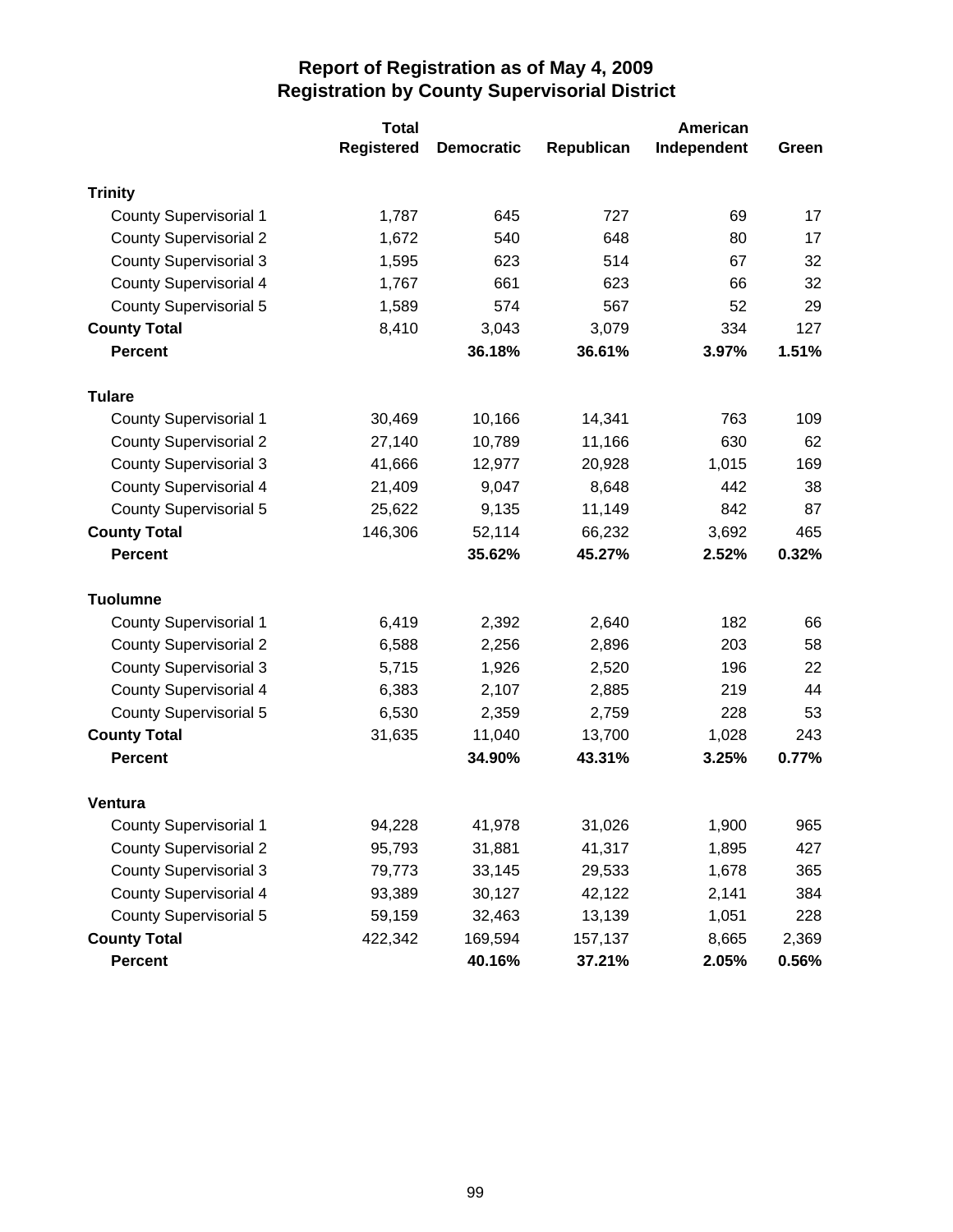|                               |             | <b>Decline to</b> |       |              |
|-------------------------------|-------------|-------------------|-------|--------------|
|                               | Libertarian | Freedom           | Other | <b>State</b> |
| <b>Trinity</b>                |             |                   |       |              |
| <b>County Supervisorial 1</b> | 13          | 12                | 26    | 278          |
| <b>County Supervisorial 2</b> | 16          | 5                 | 13    | 353          |
| <b>County Supervisorial 3</b> | 20          | 9                 | 24    | 306          |
| <b>County Supervisorial 4</b> | 12          | 12                | 21    | 340          |
| <b>County Supervisorial 5</b> | 19          | $\overline{7}$    | 26    | 315          |
| <b>County Total</b>           | 80          | 45                | 110   | 1,592        |
| <b>Percent</b>                | 0.95%       | 0.54%             | 1.31% | 18.93%       |
| <b>Tulare</b>                 |             |                   |       |              |
| <b>County Supervisorial 1</b> | 115         | 71                | 70    | 4,834        |
| <b>County Supervisorial 2</b> | 71          | 77                | 55    | 4,290        |
| <b>County Supervisorial 3</b> | 152         | 68                | 74    | 6,283        |
| County Supervisorial 4        | 64          | 55                | 43    | 3,072        |
| <b>County Supervisorial 5</b> | 102         | 78                | 81    | 4,148        |
| <b>County Total</b>           | 504         | 349               | 323   | 22,627       |
| <b>Percent</b>                | 0.34%       | 0.24%             | 0.22% | 15.47%       |
| <b>Tuolumne</b>               |             |                   |       |              |
| <b>County Supervisorial 1</b> | 28          | 19                | 42    | 1,050        |
| <b>County Supervisorial 2</b> | 50          | 15                | 26    | 1,084        |
| <b>County Supervisorial 3</b> | 45          | 11                | 33    | 962          |
| <b>County Supervisorial 4</b> | 24          | 9                 | 41    | 1,054        |
| <b>County Supervisorial 5</b> | 41          | 11                | 30    | 1,049        |
| <b>County Total</b>           | 188         | 65                | 172   | 5,199        |
| <b>Percent</b>                | 0.59%       | 0.21%             | 0.54% | 16.43%       |
| Ventura                       |             |                   |       |              |
| <b>County Supervisorial 1</b> | 517         | 195               | 1,316 | 16,331       |
| <b>County Supervisorial 2</b> | 511         | 115               | 1,332 | 18,315       |
| <b>County Supervisorial 3</b> | 330         | 150               | 897   | 13,675       |
| <b>County Supervisorial 4</b> | 501         | 143               | 1,140 | 16,831       |
| <b>County Supervisorial 5</b> | 224         | 228               | 576   | 11,250       |
| <b>County Total</b>           | 2,083       | 831               | 5,261 | 76,402       |
| <b>Percent</b>                | 0.49%       | 0.20%             | 1.25% | 18.09%       |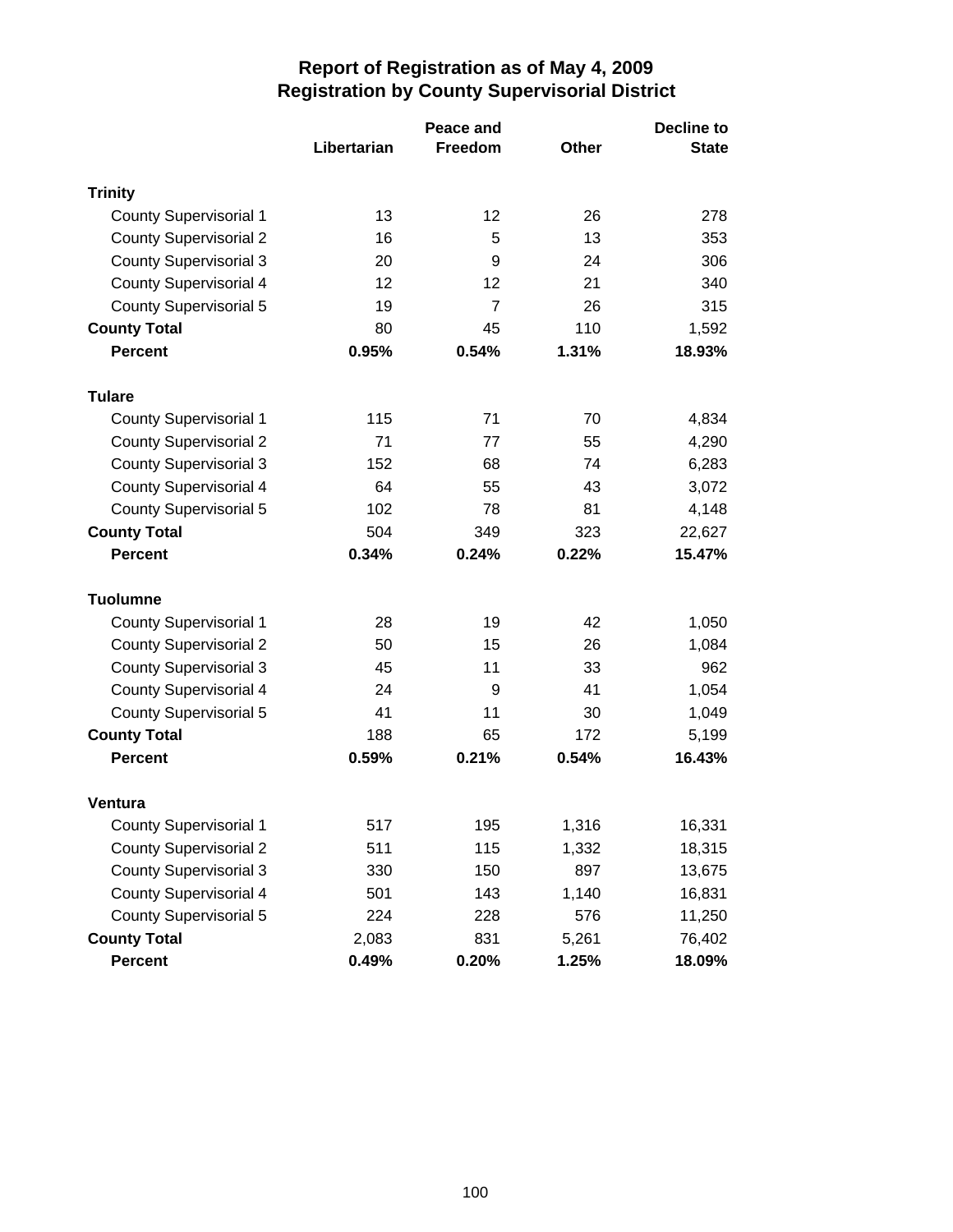|                                      | <b>Total</b> |                     |                     | American         |         |
|--------------------------------------|--------------|---------------------|---------------------|------------------|---------|
|                                      | Registered   | <b>Democratic</b>   | Republican          | Independent      | Green   |
| Yolo                                 |              |                     |                     |                  |         |
| <b>County Supervisorial 1</b>        | 22,504       | 10,510              | 5,996               | 652              | 151     |
| <b>County Supervisorial 2</b>        | 20,071       | 11,133              | 2,737               | 352              | 361     |
| <b>County Supervisorial 3</b>        | 17,468       | 8,031               | 5,257               | 434              | 131     |
| <b>County Supervisorial 4</b>        | 22,479       | 11,786              | 4,308               | 372              | 364     |
| County Supervisorial 5               | 17,940       | 7,490               | 6,511               | 427              | 137     |
| <b>County Total</b>                  | 100,462      | 48,950              | 24,809              | 2,237            | 1,144   |
| <b>Percent</b>                       |              | 48.72%              | 24.69%              | 2.23%            | 1.14%   |
| Yuba                                 |              |                     |                     |                  |         |
| <b>County Supervisorial 1</b>        | 4,714        | 1,818               | 1,578               | 232              | 17      |
| <b>County Supervisorial 2</b>        | 5,007        | 1,945               | 1,916               | 169              | 26      |
| <b>County Supervisorial 3</b>        | 7,387        | 2,917               | 2,577               | 275              | 22      |
| <b>County Supervisorial 4</b>        | 5,189        | 1,525               | 2,486               | 199              | 21      |
| <b>County Supervisorial 5</b>        | 6,944        | 1,911               | 3,209               | 293              | 61      |
| <b>County Total</b>                  | 29,241       | 10,116              | 11,766              | 1,168            | 147     |
| <b>Percent</b>                       |              | 34.60%              | 40.24%              | 3.99%            | 0.50%   |
|                                      |              |                     |                     |                  |         |
|                                      |              |                     |                     |                  | 0.66%   |
| <b>State Total</b><br><b>Percent</b> | 17,153,012   | 7,642,108<br>44.55% | 5,325,558<br>31.05% | 376,278<br>2.19% | 113,922 |